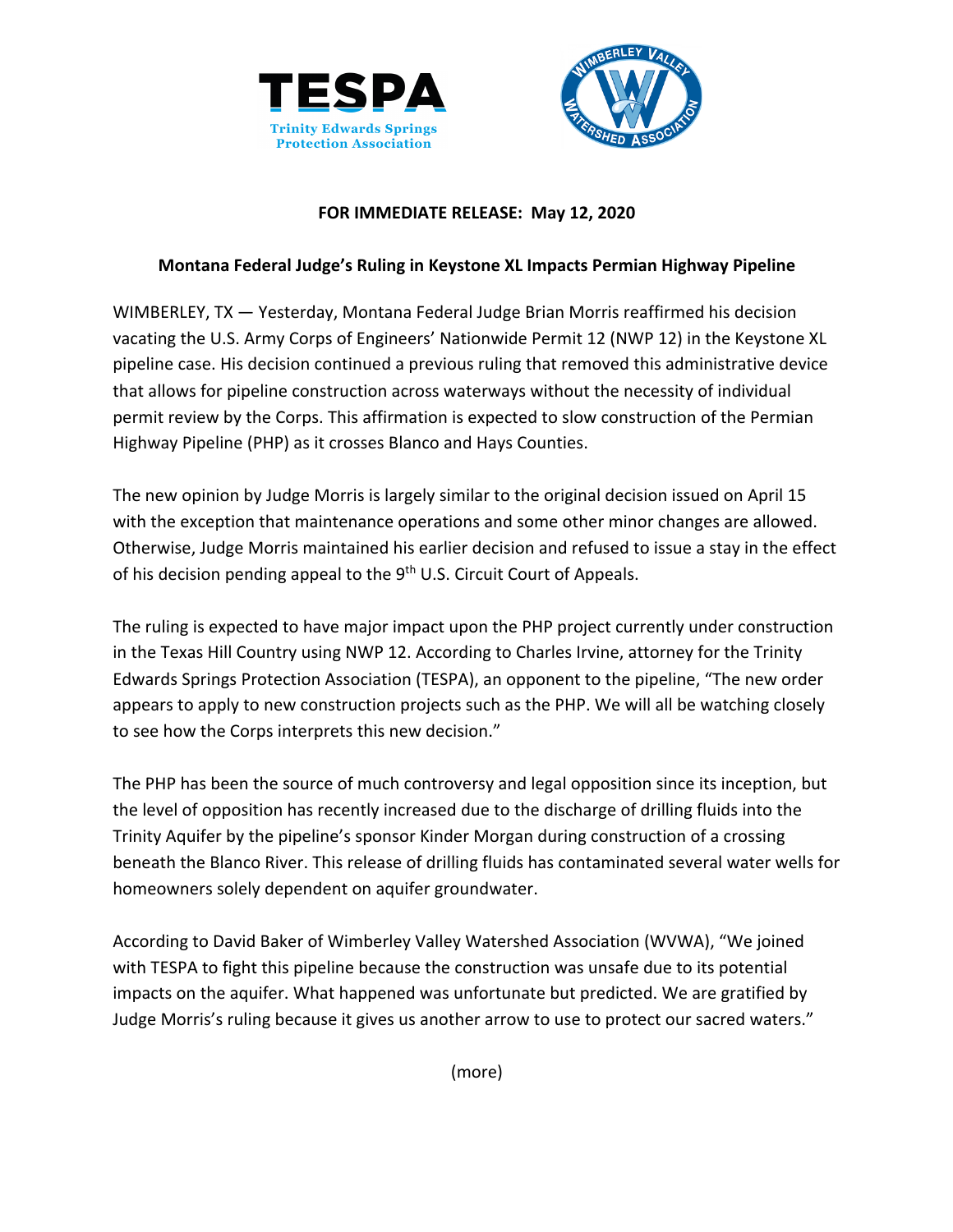Patrick Cox, Executive Director of TESPA, agreed, stating: "We have been working with our lawyers on various theories to protect our groundwater and springs and rivers that are central to our Hill Country way of life. We have not had much help in this fight from state and federal authorities. We are all simply thankful for a brave federal Judge in Montana whose ruling gives us time to make important arguments in court."

On April 8, 2020, TESPA issued notices of intent to sue the PHP project and Kinder Morgan for violations of the Safe Drinking Water Act, the Resource Conservation and Recovery Act, and the Clean Water Act. Those suits cannot be filed until the 60-day notice period has expired and the federal courts gain jurisdiction to hear their claims.

 $-30-$ 

### **Media Contacts:**

David Baker, WVWA Executive Director, davidbaker@wimberleywatershed.org Patrick Cox, PhD., TESPA Executive Director, patrickcox7@gmail.com Karen Ford, WaterPR, kford@waterpr.com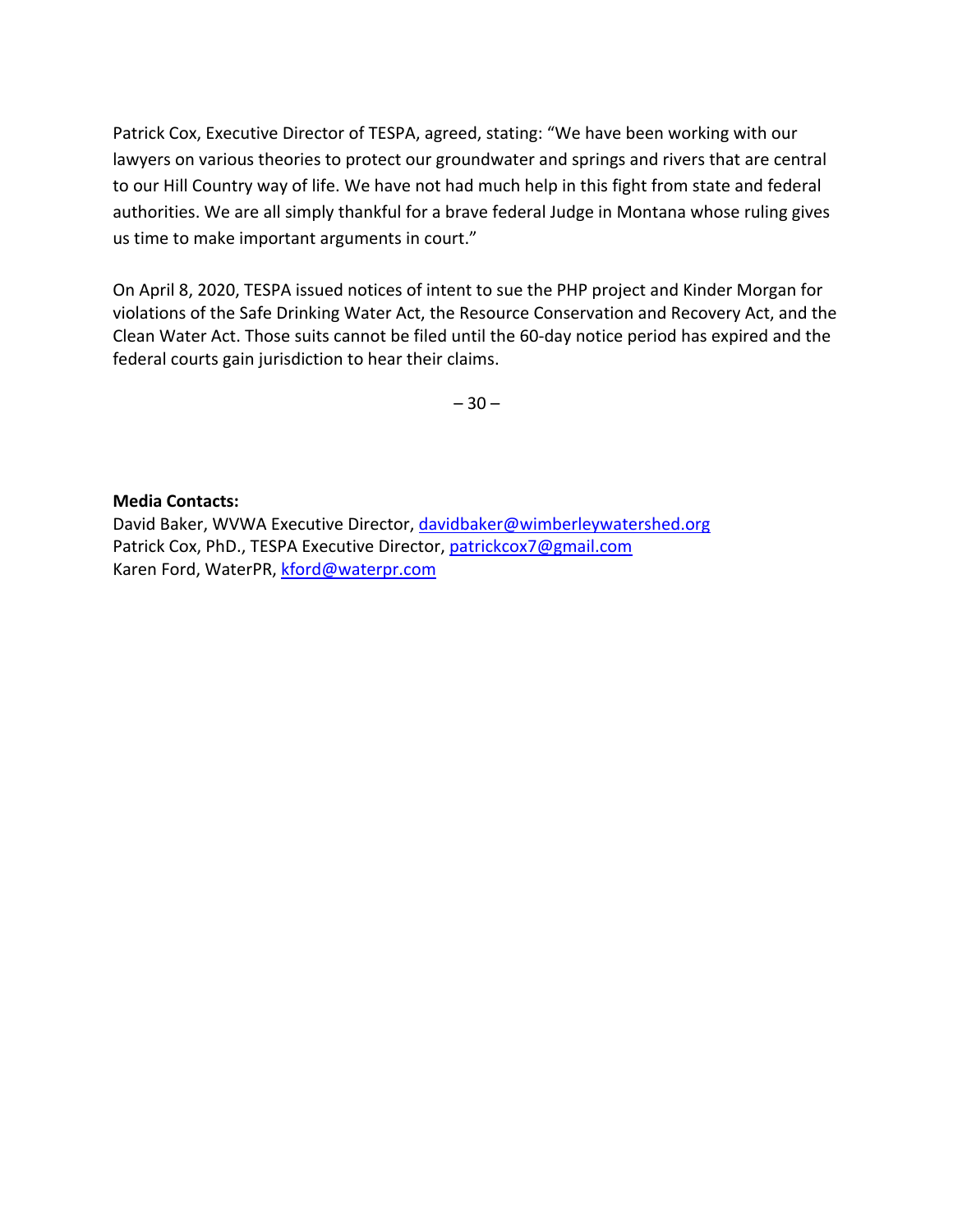# **IN THE UNITED STATES DISTRICT COURT FOR THE DISTRICT OF MONTANA GREAT FALLS DIVISION**

# NORTHERN PLAINS RESOURCE COUNCIL, et al.,

Plaintiffs,

v.

U.S. ARMY CORPS OF ENGINEERS, et al.,

Defendants,

TC ENERGY CORPORATION, et al.,

Intervenor-Defendants,

STATE OF MONTANA,

Intervenor-Defendant,

AMERICAN GAS ASSOCIATION, et al.,

Intervenor-Defendants.

**CV 19-44-GF-BMM** 

**ORDER AMENDING SUMMARY JUDGMENT ORDER (DOC. 130) AND ORDER REGARDING DEFENDANTS' MOTIONS FOR STAY PENDING APPEAL** 

# **INTRODUCTION**

The Court issued an order on the parties' motions for summary judgment on

April 15, 2020. (Doc. 130.) The Court concluded that the Army Corps of

Engineers ("Corps") violated the Endangered Species Act ("ESA") when it

reissued Nationwide Permit 12 ("NWP 12") in 2017. (*Id.* at 25.) The Court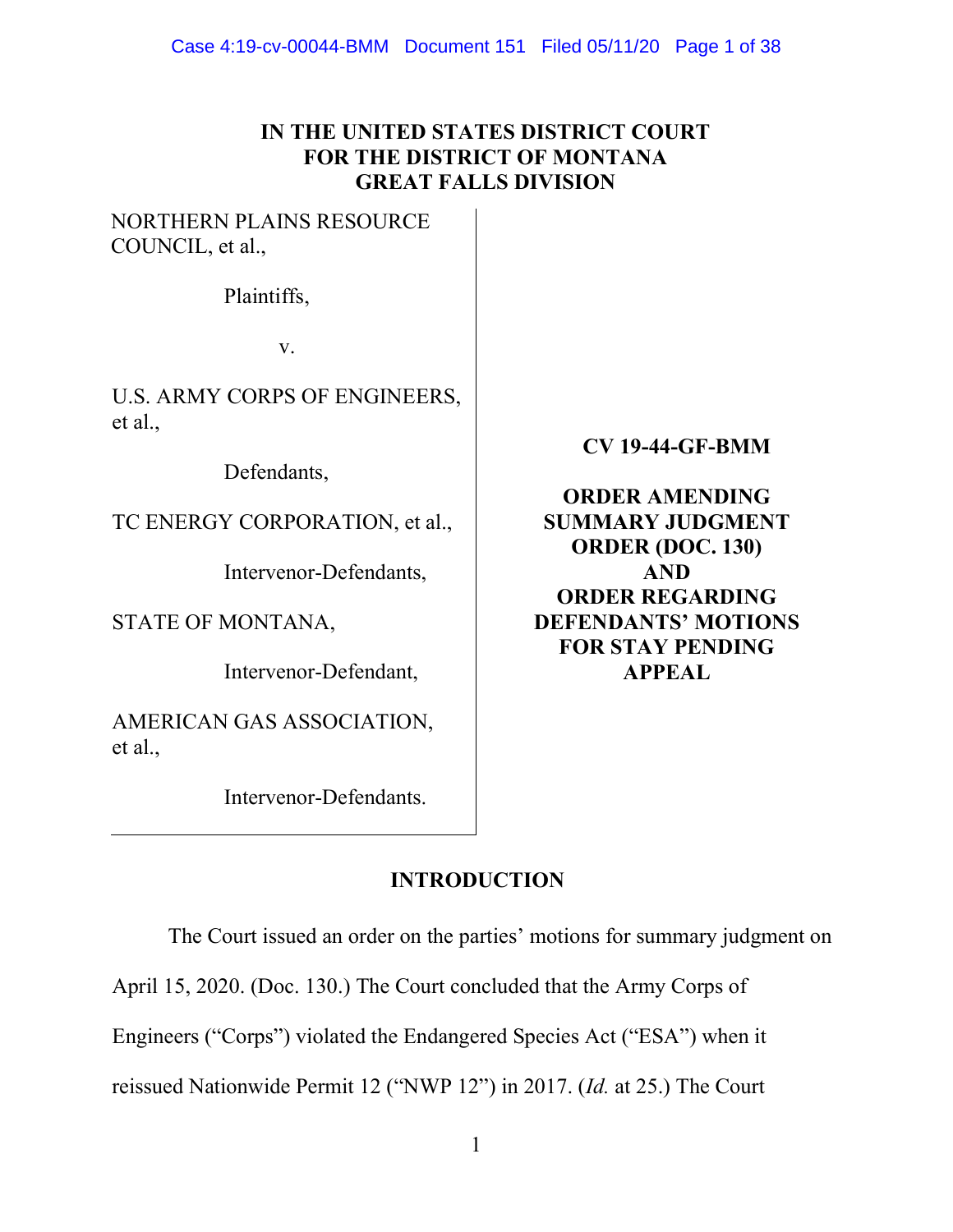remanded NWP 12 to the Corps for compliance with the ESA. (*Id.* at 26.) The Court also vacated NWP 12 and enjoined the Corps from authorizing any dredge or fill activities under NWP 12 pending completion of the consultation process and compliance with all environmental statutes and regulations. (*Id.*)

### **DISCUSSION**

Federal Defendants and TC Energy have filed motions for a partial stay pending appeal. (Docs. 131 & 136.) Federal Defendants also suggest that the Court could revise its remedy. (Doc. 131 at 7.) Plaintiffs propose a revised remedy that would narrow the scope of the vacatur and injunction. (Doc. 144 at 10.)

# **I. THE PLAINTIFFS' FACIAL CHALLENGE AND THE COURT'S DECISION**

The Court focused its ESA analysis on Plaintiffs' facial challenge to NWP 12. (Doc. 130 at 7-21.) Plaintiffs alleged that NWP 12 authorized activities that "cause immediate and irreparable impacts to ecosystem functions of streams and adjacent wetlands" and "adversely affect hundreds of listed species that rely on rivers, streams, and wetland habitats and other aquatic resources across the country." (Doc. 36 at 43.) Plaintiffs' challenge focused on the Corps' use of NWP 12 to approve pipeline projects like Keystone XL, but Plaintiffs did not suggest that their harms stemmed only from pipelines, let alone only from Keystone XL. (Doc. 144 at 33.)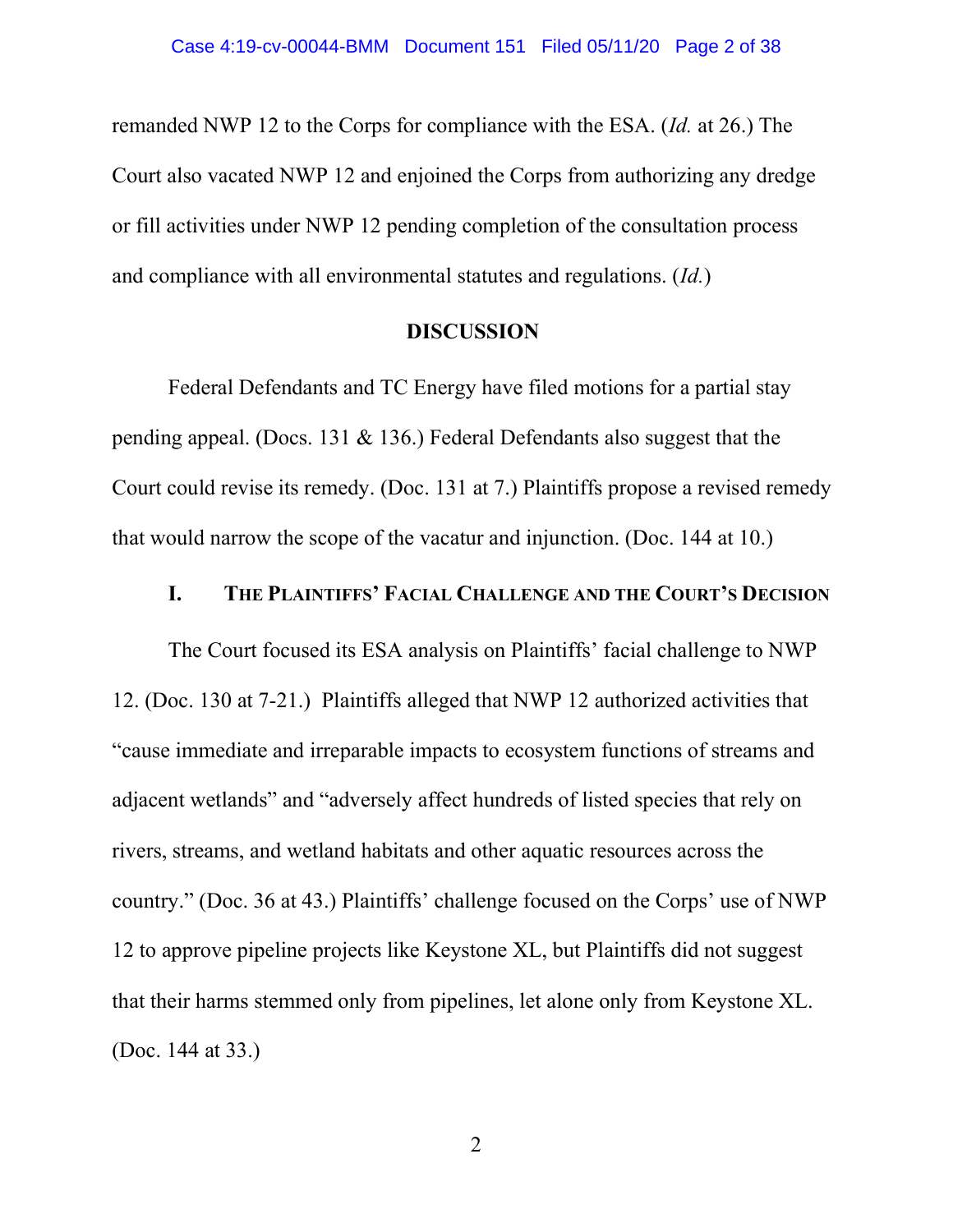Plaintiffs explained in seeking summary judgment that "regional conditions and project-level consultations" represented "inadequate substitutes for programmatic consultation" because they "fail to adequately analyze NWP 12's cumulative impacts to listed species, like migratory birds, that cross regions." (Doc. 73 at 42 (citing Keystone XL as "illustrative")). The Court agreed with Plaintiffs. The Court concluded that the Corps cannot circumvent the consultation requirements of ESA § 7 by relying on project-level review. (Doc. 130 at 16.) The Court recognized that "[p]rogrammatic review of NWP 12 in its entirety . . . provides the only way to avoid piecemeal destruction of species and habitat." (Doc. 130 at 18.) The Court vacated NWP 12 and enjoined the Corps from authorizing activities under NWP 12. (Doc. 130 at 26.)

The relief that the Court provided comports with law. A district court "should grant the relief to which each party is entitled, even if the party has not demanded that relief in its pleadings." Fed. R. Civ. P. 54(c); *see also In re Bennett*, 298 F.3d 1059, 1069 (9th Cir. 2002). The Court properly can grant the presumptive remedy of vacating the unlawful action, particularly where, as here, Plaintiffs requested "such other relief as the Court deems just and appropriate." (Doc. 36 at 88); s*ee Whole Woman's Health v. Hellerstedt*, 136 S. Ct. 2292, 2307 (2016).

The U.S. Supreme Court recently addressed a district court's authority in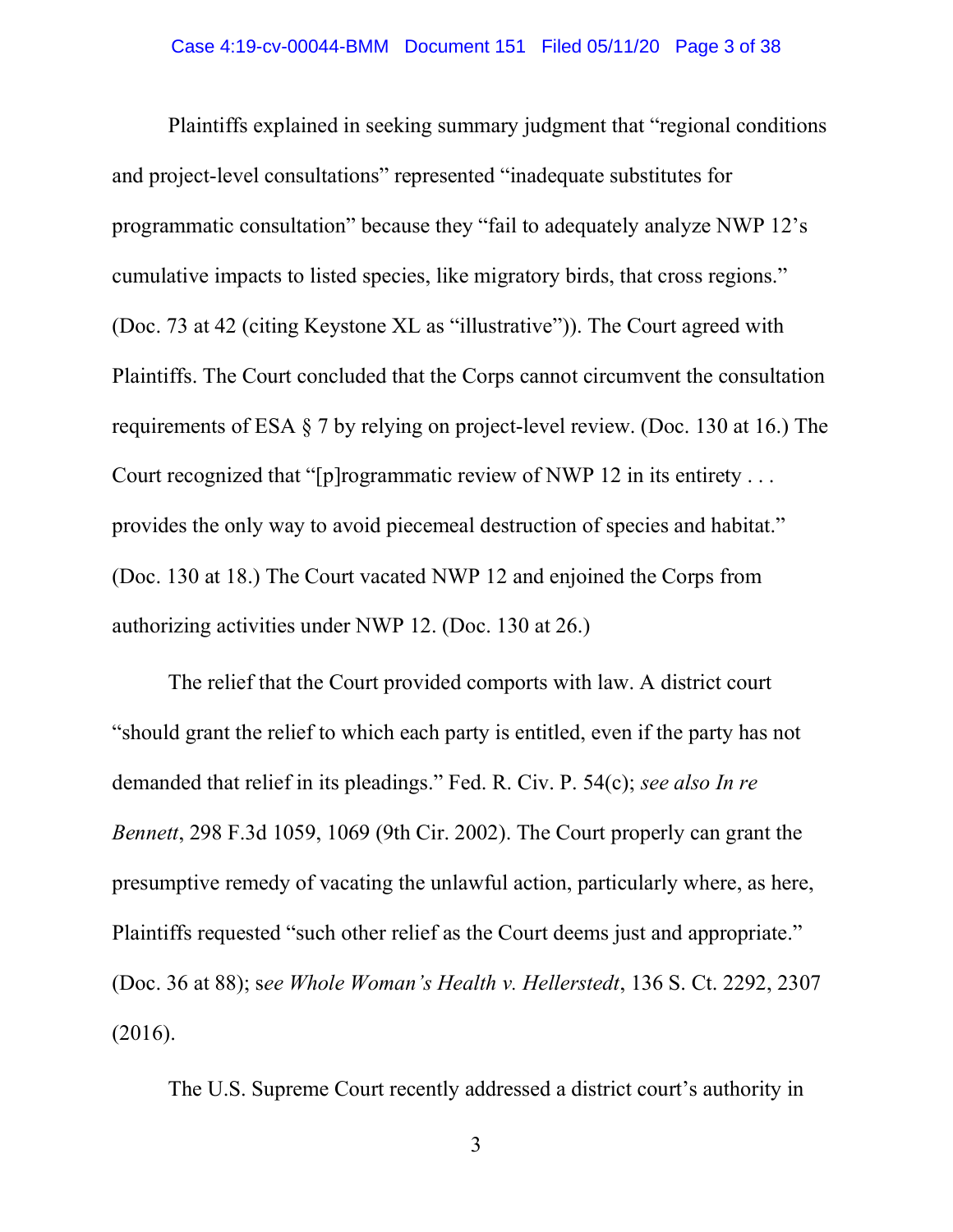### Case 4:19-cv-00044-BMM Document 151 Filed 05/11/20 Page 4 of 38

determining the appropriate relief in the face of an unconstitutional statute in *Whole Woman's Health*. A group of doctors challenged Texas's law that required doctors to perform abortions in a surgical center and that required doctors who perform abortions to have admitting privileges at a local hospital, as applied to doctors at two separate abortion facilities. *Id.* at 2299, 2301. The district court enjoined enforcement of both provisions throughout Texas. *Id.* at 2303.

The Fifth Circuit reversed, in significant part, due to the fact that res judicata barred the district court from holding the admitting-privileges unconstitutional statewide when petitioners had challenged its application only to two separate facilities. *Id.* at 2300-301. The Supreme Court reversed. Petitioners had asked for as-applied relief and for "such other and further relief as the Court may deem just, proper, and equitable." *Id.* at 2307. The Supreme Court concluded that "[n]othing prevents . . . awarding facial relief as the appropriate remedy for petitioners' as applied [constitutional] claims" even when the facial relief exceeds the other relief requested. *Id.* at 2307. Plaintiffs here also asked for "other relief as the Court deems just and appropriate." (Doc. 36 at 88.)

The Ninth Circuit likewise has recognized that "the ordinary result is that the rules are vacated—not that their application to the individual petitioners is proscribed" when a reviewing court determines that agency regulations are unlawful. *Empire Health Found. v. Azar*, \_\_ F.3d \_\_, 2020 WL 2123363, \*10 (9th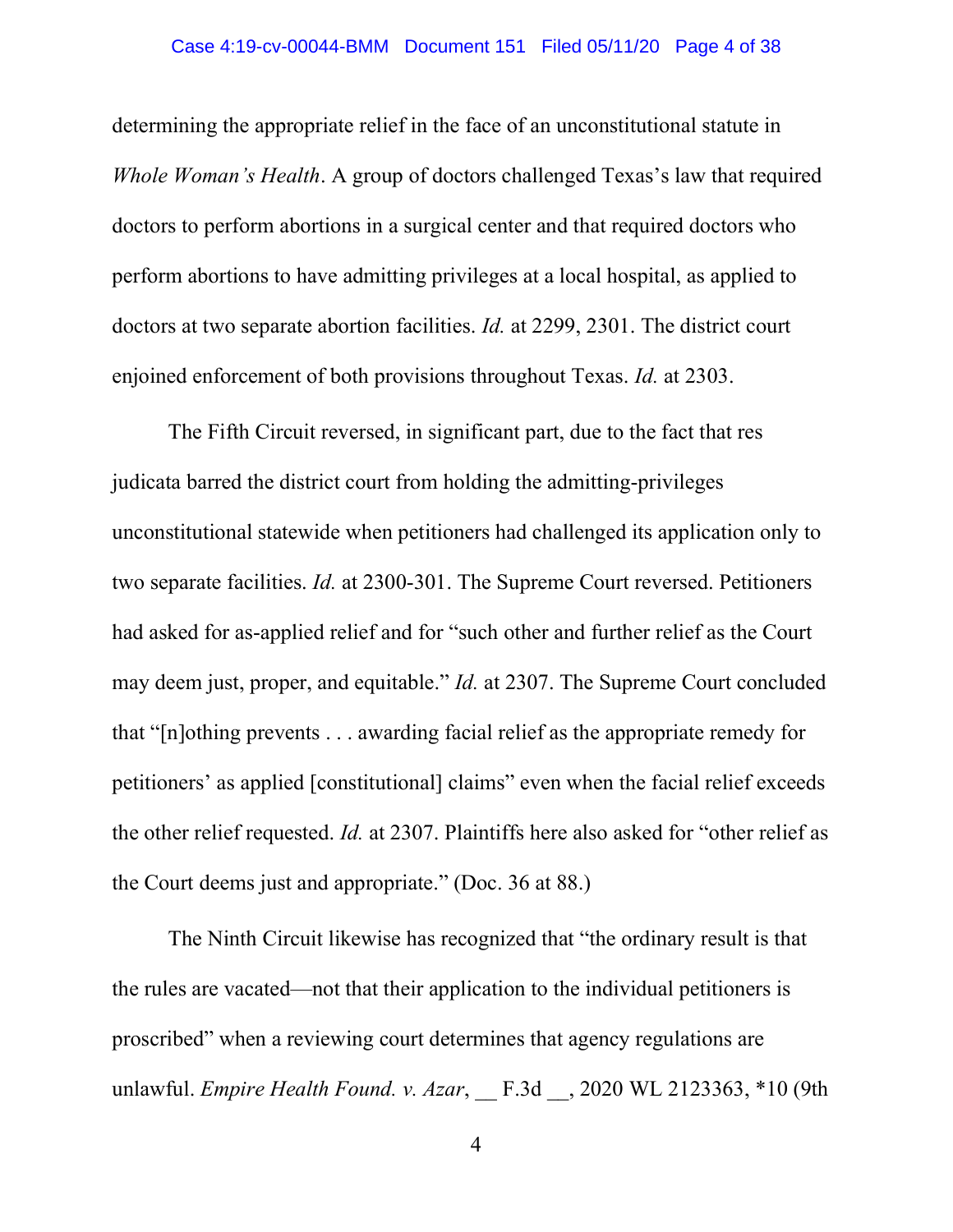Cir. May 5, 2020) (citation omitted). The Ninth Circuit invalidated on substantive grounds a rule promulgated by the Secretary of Health and Human Services regarding Medicare reimbursement. *Id.* at \*8-9. The Ninth Circuit saw no reason not to apply the "ordinary result" of vacating the invalid rule that it had deemed unlawful. *Id.* at \*10.

Accordingly, a single plaintiff with a successful Administrative Procedure Act ("APA") claim may obtain broad programmatic relief. *See E. Bay Sanctuary Covenant v. Trump*, 950 F.3d 1242, 1283 (9th Cir. 2020); *O.A. v. Trump*, 404 F. Supp. 3d 109, 153 (D.D.C. 2019) (rejecting argument that vacatur "should be limited to the plaintiffs in this case"). The Ninth Circuit affirmed a nationwide injunction to ensure the implementation of a "uniform federal policy" and to avoid having important parts of federal immigration law being determined according to the law of a local forum rather than having a "uniform federal definition." *E. Bay Sanctuary Covenant*, 950 F.3d at 1283 (citations omitted). The ESA likewise has nationwide application and significance that should be interpreted and applied pursuant to a "uniform federal definition."

Other courts routinely have vacated invalid agency actions of broad applicability without requiring plaintiffs to show harms stemming from each unlawful application. The Ninth Circuit in *Natural Resources Defense Council v. U.S. Environmental Protection Agency*, 526 F.3d 591, 608 (9th Cir. 2008),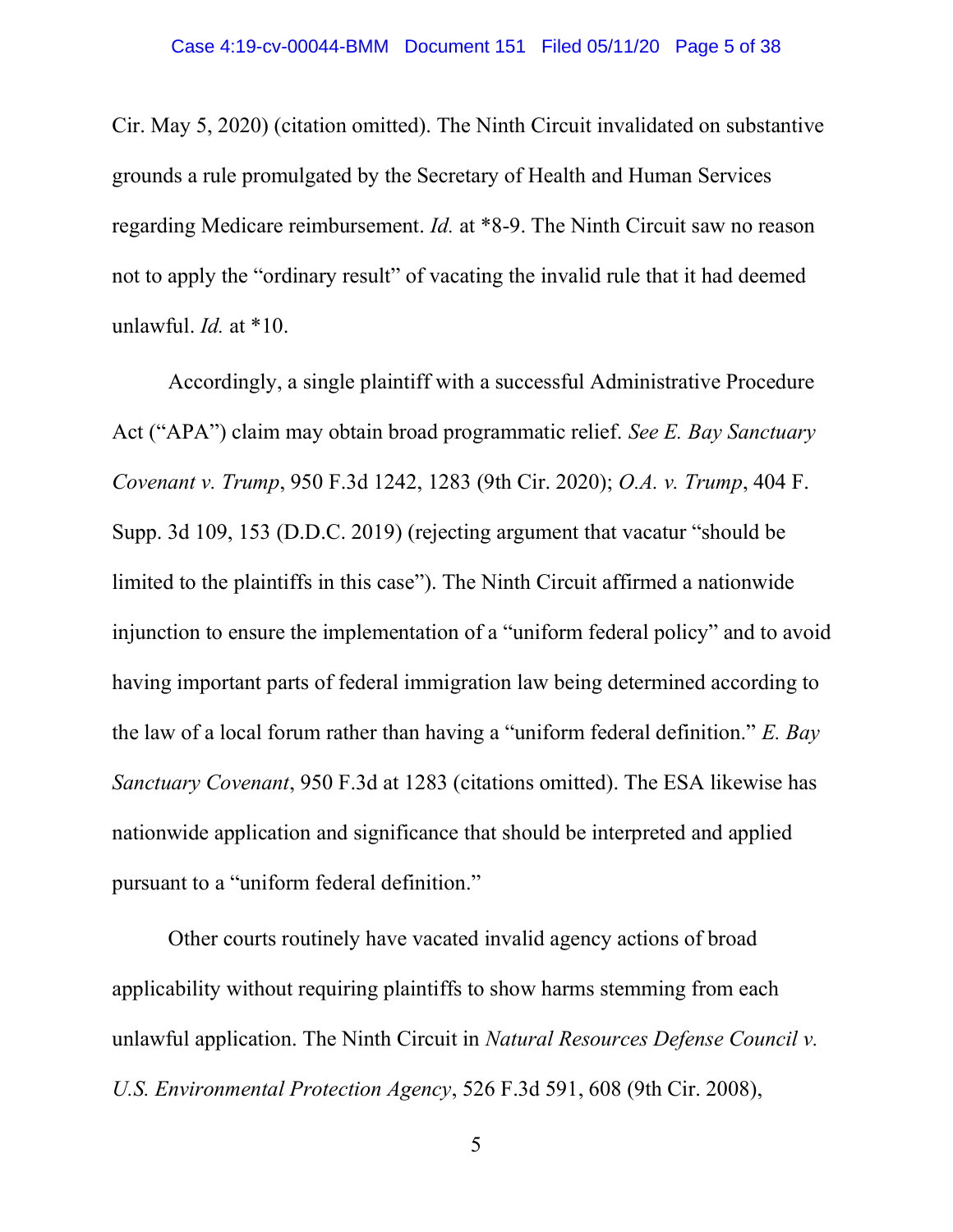vacated a rule adopted by EPA that prevented EPA from requiring permits for storm water discharge comprised solely of sediment from oil and gas construction activities. *See also Chamber of Commerce of U.S. v. Dep't of Labor*, 885 F.3d 360, 388 (5th Cir. 2018) (vacating Department of Labor's application of the "fiduciary rule" to broker-dealer and insurance agents as conflicting with the Employee Retirement Income Security Act). The facts presented here, and the cases analyzed, indicate that the Court exercised appropriate discretion when it chose to vacate broadly and enjoin the Corps' authorizations under NWP 12 due to the Corps' program-level ESA violation. *See Empire Health Found.*, 2020 WL 2123363 at \*10.

### **II. REMEDY**

Federal Defendants now suggest that the Court has the authority to amend the scope of the relief ordered. (Doc. 131 at 7.) Plaintiffs do not oppose a partial narrowing of the vacatur and injunction. (Doc. 144 at 9-10.) Plaintiffs suggest that the Court narrow the vacatur of NWP 12 to a partial vacatur that applies to the construction of new oil and gas pipelines. (*Id*.) This proposed narrowing would keep NWP 12 in place during remand insofar as it authorizes non-pipeline construction activities and routine maintenance, inspection, and repair activities on existing NWP 12 projects. (*Id.* at 10.) Plaintiffs also recommend that the Court narrow the injunction to enjoin the Corps from authorizing any dredge or fill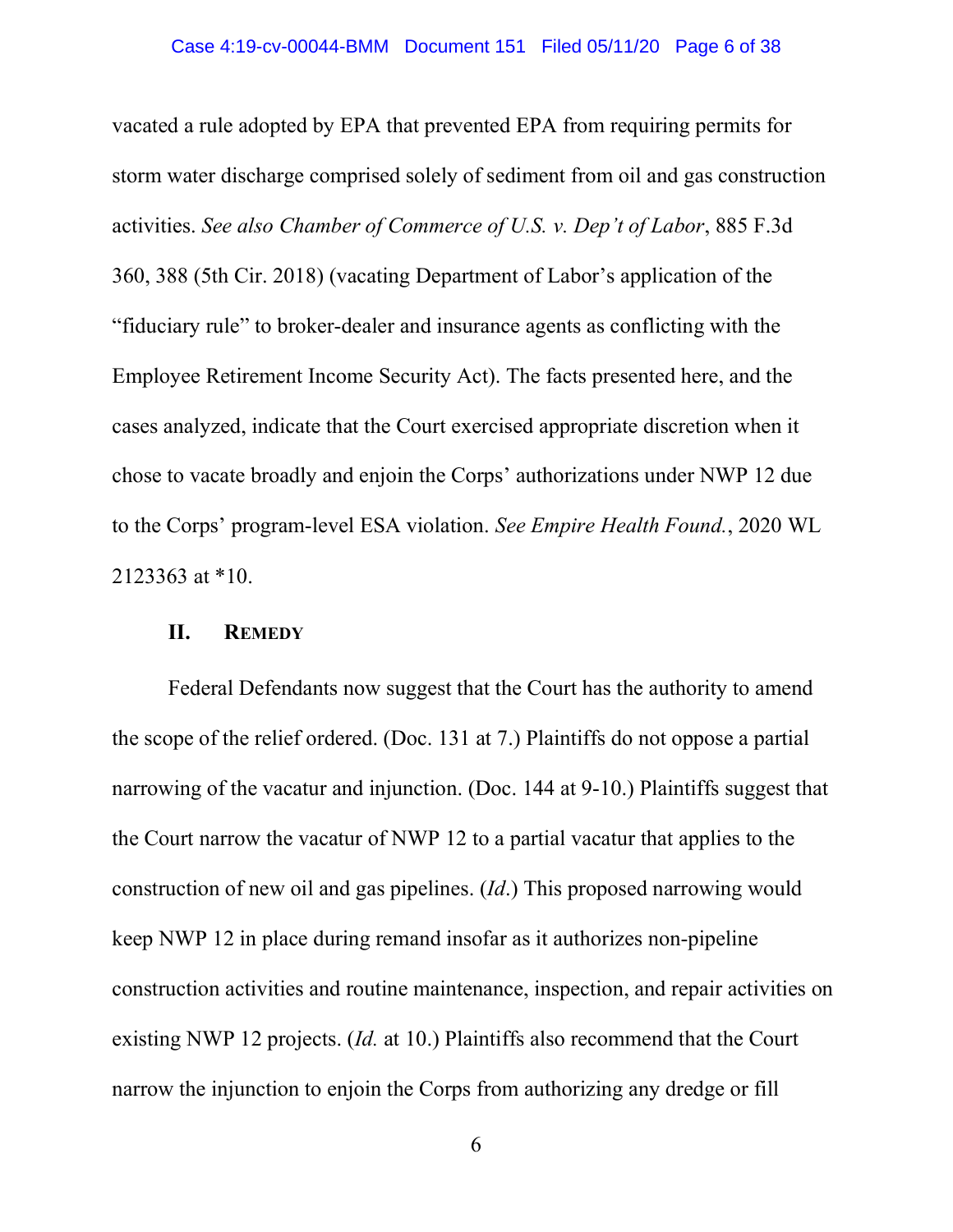activities for Keystone XL under NWP 12. (*Id.*) Plaintiffs contend that this narrowed relief would afford endangered and threatened species and their habitat appropriate protection while minimizing any potential disruption. (*Id.*)

Vacatur stands as the presumptively required remedy when an agency acts unlawfully. *See* 5 U.S.C. § 706(2)(A) (directing courts to "set aside agency action . . . found to be . . . not in accordance with law"). The Ninth Circuit in *Pollinator Stewardship Council v. EPA*, 806 F.3d 520, 530-31 (9th Cir. 2015), invalidated EPA's unconditional registration of an insecticide used in beekeeping as being in violation of its own regulations. The question of the appropriate remedy remained. The precariousness of bee populations led the Ninth Circuit to determine that "leaving EPA's registration . . . in place risks more potential environmental harm than vacating it." *Id.* at 532. As a result, the Ninth Circuit rejected EPA's request to leave the unconditional registration in place on remand. *Id.* Here, injunctive relief likewise furthers the core purposes of the ESA and reflects the potentially widespread harms caused by the Corps' violation. *See, e.g., W. Watersheds Project v. Kraayenbrink*, 632 F.3d 472, 498-500 (9th Cir. 2011) (enjoining revisions to nationwide grazing regulations for federal lands); *Lane Cty. Audubon Soc'y v. Jamison*, 958 F.2d 290, 295 (9th Cir. 1992) (enjoining BLM from conducting any timber sales until it had consulted with Fish and Wildlife Service regarding potential endangered species issues).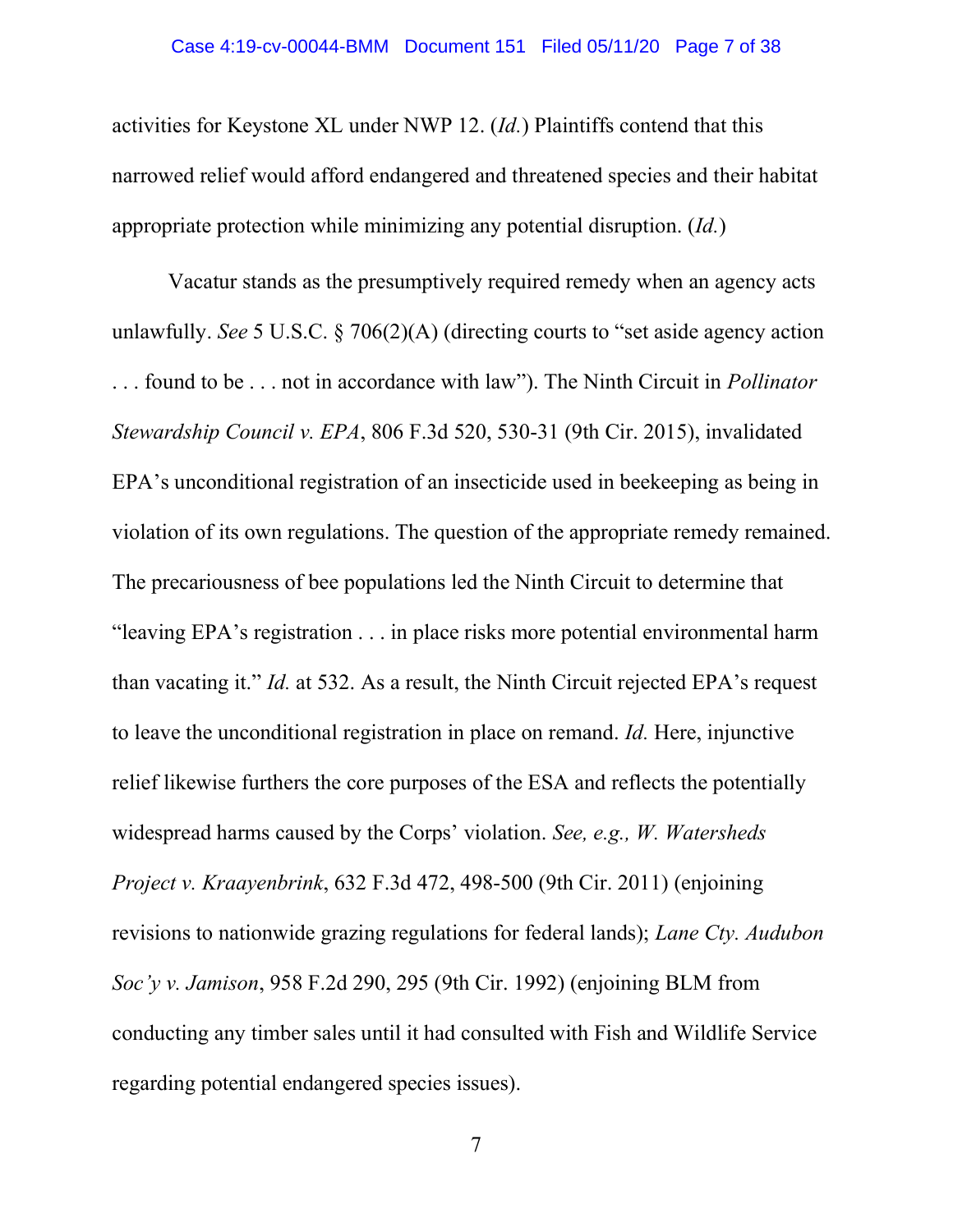# **a. Vacatur**

Vacatur remains the presumptive remedy when an agency violates the law. 5 U.S.C. § 706(2)(A). The Ninth Circuit remands agency actions without vacating that action only in "limited circumstances." *Pollinator*, 806 F.3d at 532 (quoting *Cal. Cmtys. Against Toxics v. EPA*, 688 F.3d 989, 994 (9th Cir. 2012)); *see Wood v. Burwell*, 837 F.3d 969, 975-76 (9th Cir. 2016) (recognizing that remand without vacatur is a remedy "used sparingly"). A district court possesses "broad latitude," however, in fashioning equitable relief "when necessary to remedy an established wrong." *Nat'l Wildlife Fed'n v. Nat'l Marine Fisheries Serv.*, 524 F.3d 917, 936 (9th Cir. 2008).

A district court may exercise that discretion where appropriate to order partial, rather than complete, vacatur. *See, e.g.*, *Sierra Club v. Van Antwerp*, 719 F. Supp. 2d 77, 79-80 (D.D.C. 2010). The district court in *Van Antwerp* determined that the Corps had violated the National Environmental Policy Act ("NEPA") and the Clean Water Act ("CWA") in issuing permits. *Id.* at 78. The district court tailored its relief to reduce the harm caused by the violations. The fact that the developers already had completed work on some of the project prompted the district court to narrow the scope of its vacatur to allow the developer to continue with the construction of a partially-completed county road and to maintain a storm water maintenance program as the continuation of these activities would promote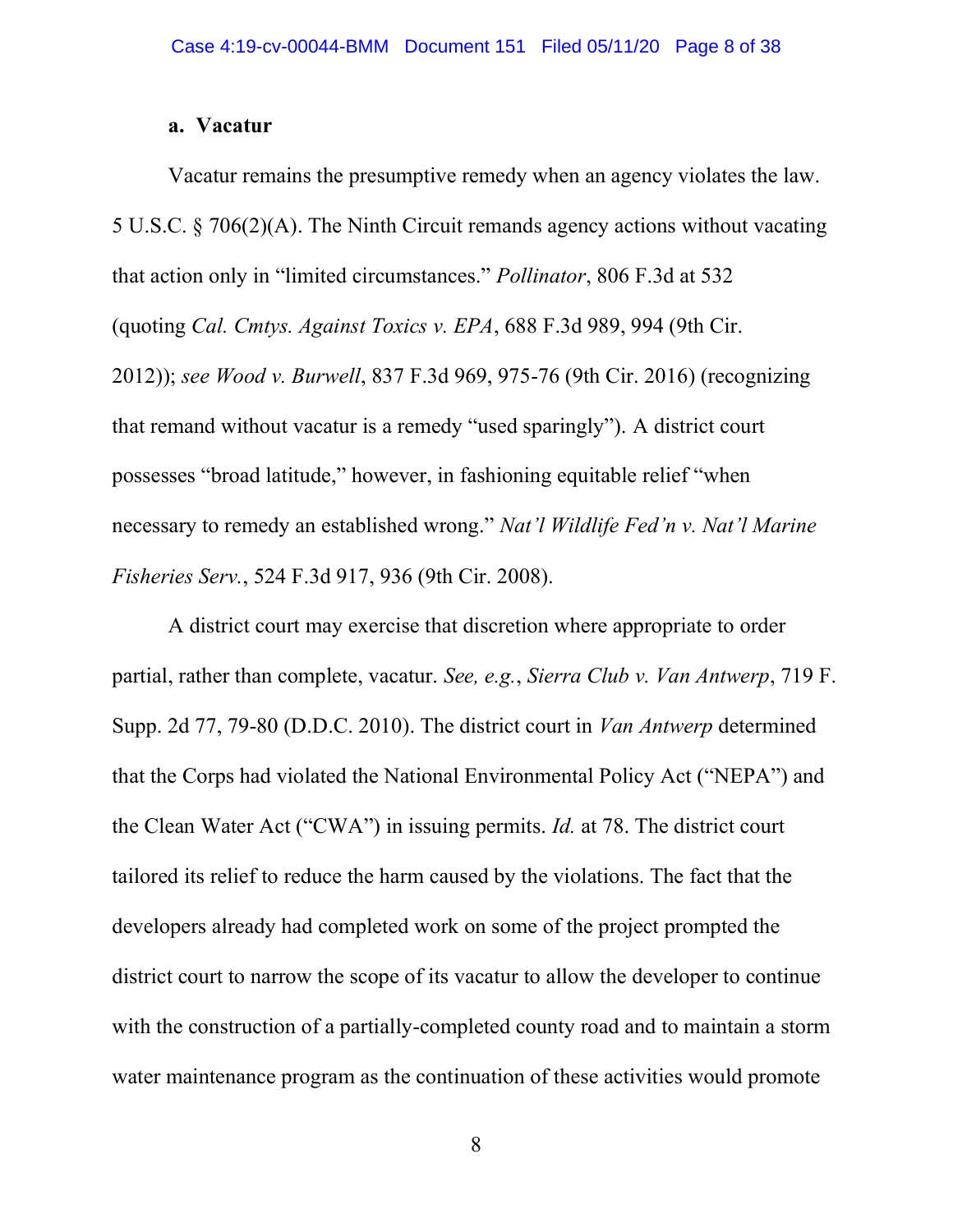the purposes of the CWA. *Id.* at 79-80.

Two factors guide the Court in deciding whether to depart from, or limit, the presumptive remedy of vacatur: (1) "the seriousness" of an agency's errors; and (2) "the disruptive consequences" that would result from vacatur. *Allied-Signal, Inc. v. U.S. Nuclear Regulatory Comm'n*, 988 F.2d 146, 150-51 (D.C. Cir. 1993); *see Cal. Cmtys. Against Toxics*, 688 F.3d at 994 (applying *Allied-Signal*'s two-factor test). The Court will address each of these factors.

### **i. The Seriousness of the Corps' Error**

The Corps committed serious error in failing to engage in programmatic consultation. The Corps should have engaged in programmatic consultation before it issued NWP 12 as required by § 7 of the ESA. (Doc. 130 at 18-19.) The Court determined that programmatic consultation represents "the only way to avoid piecemeal destruction of species and habitat" and that project-level review "cannot ensure that the discharges authorized by NWP 12 will not jeopardize listed species or adversely modify critical habitat." (*Id.* (citing *National Wildlife Federation v. Brownlee*, 402 F. Supp. 2d 1, 9-10 (D.D.C. 2005); 50 C.F.R. § 402.14(c))). The Court further noted that the Corps' ESA violation may have repercussions under NEPA and the CWA. (*Id.* at 21-25.) The Court acknowledged that the Corps' ESA § 7 programmatic consultation could alter the Corps' assessment of NWP 12's environmental consequences under NEPA and the CWA.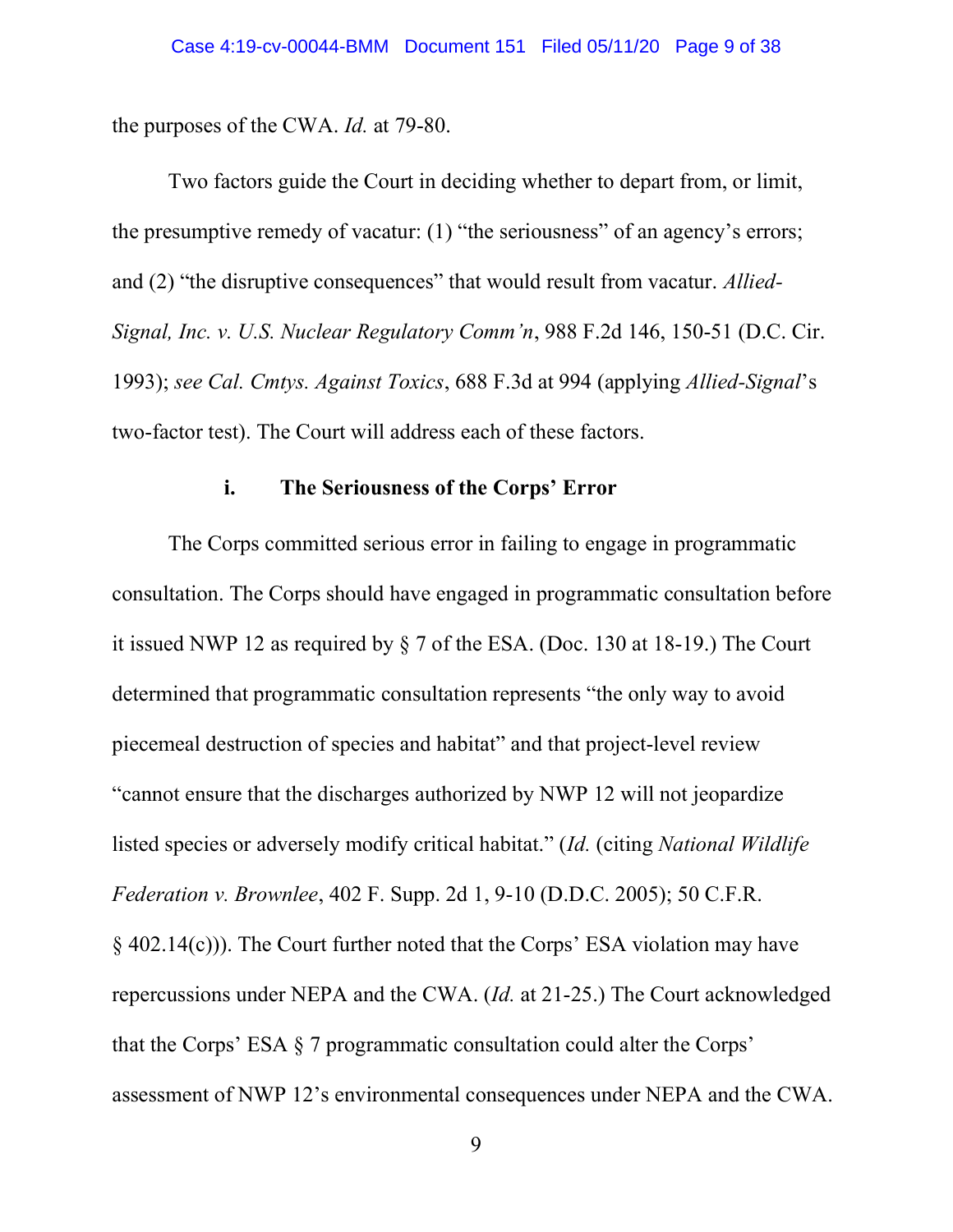(*Id.* at 22-25.)

Plaintiffs proffered evidence in their summary judgment brief that addressed Keystone XL as illustrative of potential injuries. (Docs. 73-2 & 73-7.) Plaintiffs also pointed to harms likely to arise from other projects. (*Id.*) Plaintiffs now have submitted additional declarations to underscore the harm that they and their members may suffer from NWP 12's unlawful use, particularly from construction of major oil and gas pipelines throughout the country. (*See, e.g.*, Docs. 144-1 to 144-15.)

A court should tip the scales in favor of the endangered species under the ESA's "institutionalized caution" mandate in applying the *Allied-Signal* test to ESA violations like this one. *Klamath-Siskiyou Wildlands Ctr. v. Nat'l Oceanic & Atmospheric Admin.*, 109 F. Supp. 3d 1238, 1242 (N.D. Cal. 2015) (quoting *Sierra Club v. Marsh*, 816 F.2d 1376, 1383 (9th Cir. 1987)). The need for "institutionalized caution" led the district court in *Klamath-Siskiyou Wildlands Center* to vacate permits issued to a logging company that included an improperly issued 50-year incidental take permit that allowed the logging company to take two threatened species in violation of the ESA. *Id.* The district court declined to categorize the agency's errors as "mere technical or procedural formalities" when the errors included the agency's failure to conduct a cumulative impacts analysis under NEPA for the timber harvest projects. *Id.* at 1244. The agency's failure to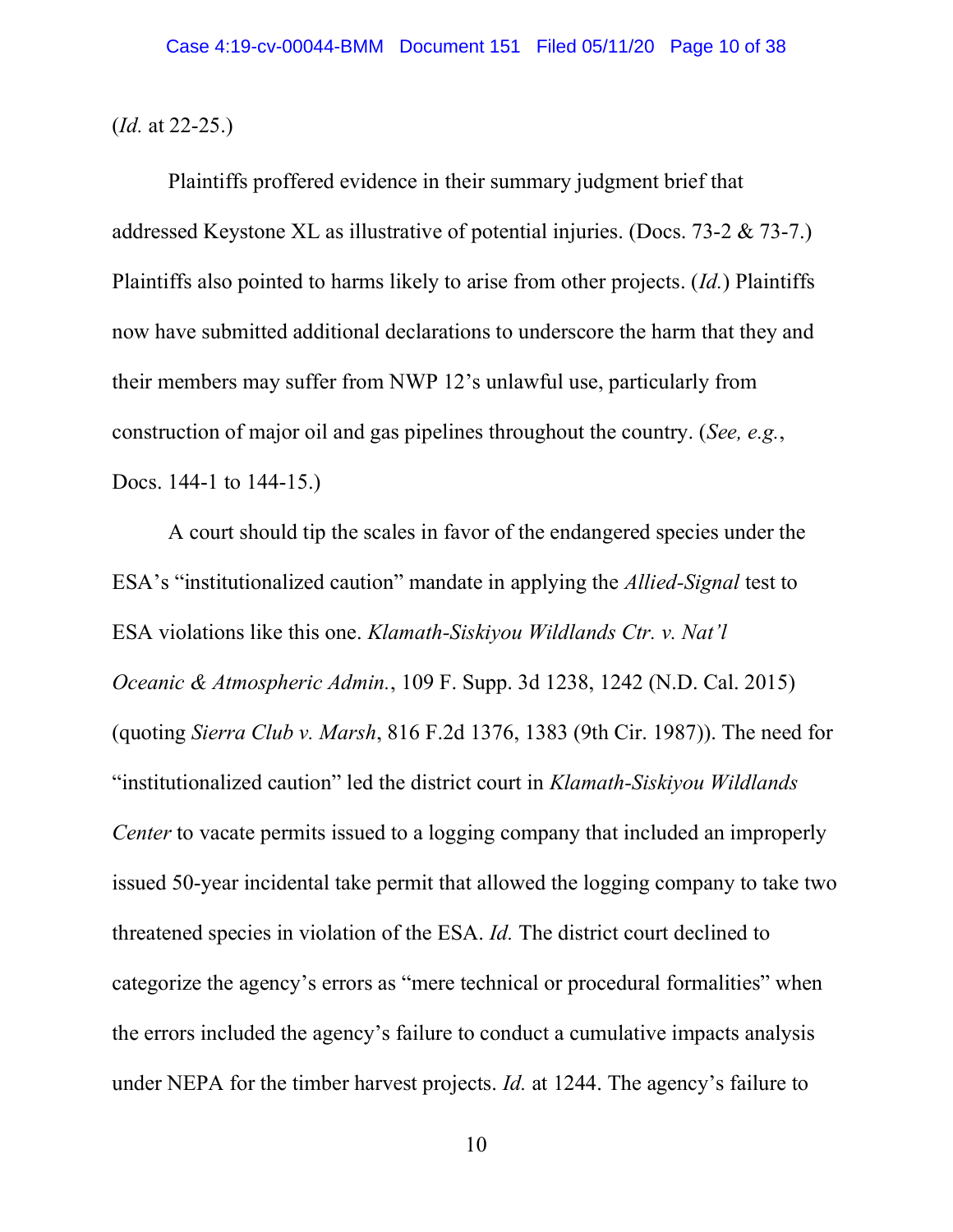conduct a cumulative impacts analysis compares with the Corps' failure here to engage in programmatic consultation analysis as required by § 7 of the ESA. This same need for "institutionalized caution" in evaluating ESA violations supports vacatur until the Corps adequately analyzes NWP 12's impacts to listed species through programmatic ESA consultation. *See Klamath-Siskiyou Wildlands Ctr.*, 109 F. Supp. 3d at 1242.

### **ii. The Vacatur's Disruptive Consequences**

A court largely should focus on potential environmental disruption, as opposed to economic disruption, under the second *Allied-Signal* factor. *Ctr. for Food Safety v. Vilsack*, 734 F. Supp. 2d 948, 953 (N.D. Cal. 2010). As noted by the district court in *Center for Food Safety*, "the Ninth Circuit has only found remand without vacatur warranted by equity concerns in limited circumstances, namely serious irreparable environmental injury." *Id.* The district court invalidated an agency decision to deregulate a variety of genetically engineered sugar beets without having prepared an environmental impact statement. In vacating the rule, the district court declined to classify the NEPA violations as "not that serious or numerous." *Id.* at 953. The district court ultimately determined that the equities favored vacatur of the rule despite allegations of potential economic consequences. *Id.* at 954.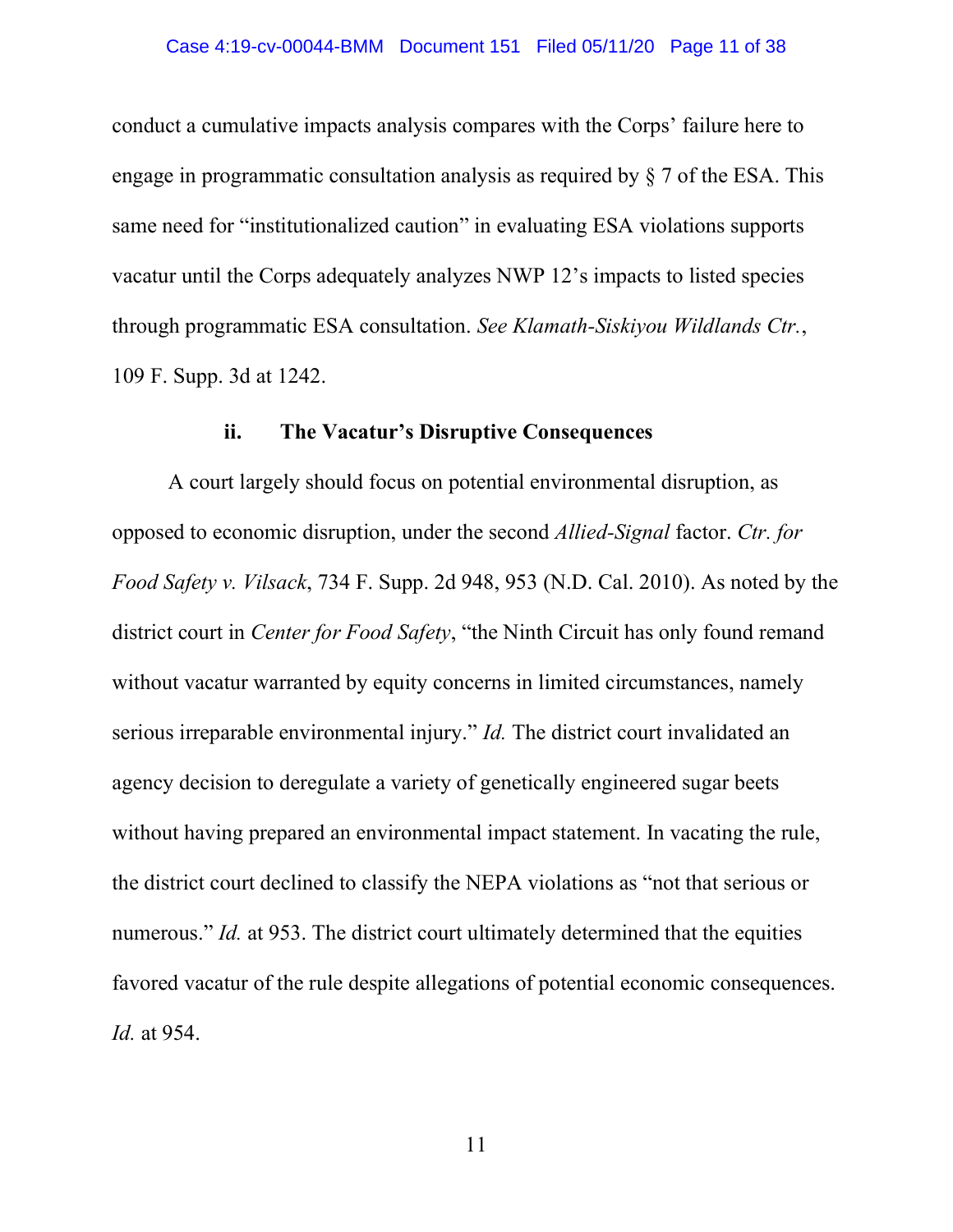A few examples of decisions to remand without vacatur provide further context for the Court's analysis. For example, the Ninth Circuit's decision in *California Communities Against Toxics v. EPA*, 688 F.3d 989 (9th Cir. 2012), demonstrates the limited nature of remanding an invalid agency action without vacating the action. Environmental groups challenged the decision of the EPA to approve revisions to California's clean air plan. The groups contended that EPA had committed procedural errors during the rulemaking process and that the substance of the revised state plan violated the Clean Air Act. *Id.* at 991-92. The district court agreed. EPA had violated the notice-and-comment provisions of the APA when it failed to list all pertinent documents in the docket index. The district court deemed the error harmless because the environmental groups already had the documents in their possession from earlier proceedings. *Id.* at 992.

The Ninth Circuit affirmed on this harmless error point. *Id.* at 993. EPA may have violated the Clean Air Act in approving the revisions to California's plan. *Id.* The Ninth Circuit agreed with EPA, however, that remand without vacatur would be appropriate in light of the harmless nature of EPA's procedural error and the potential harm caused by the vacatur. Vacatur would delay the construction of a much-needed power plant that could result in power blackouts over the coming summer. *Id.* at 994. These blackouts, in turn, would require the use of diesel generators that would add to air pollution in contravention of the purpose of the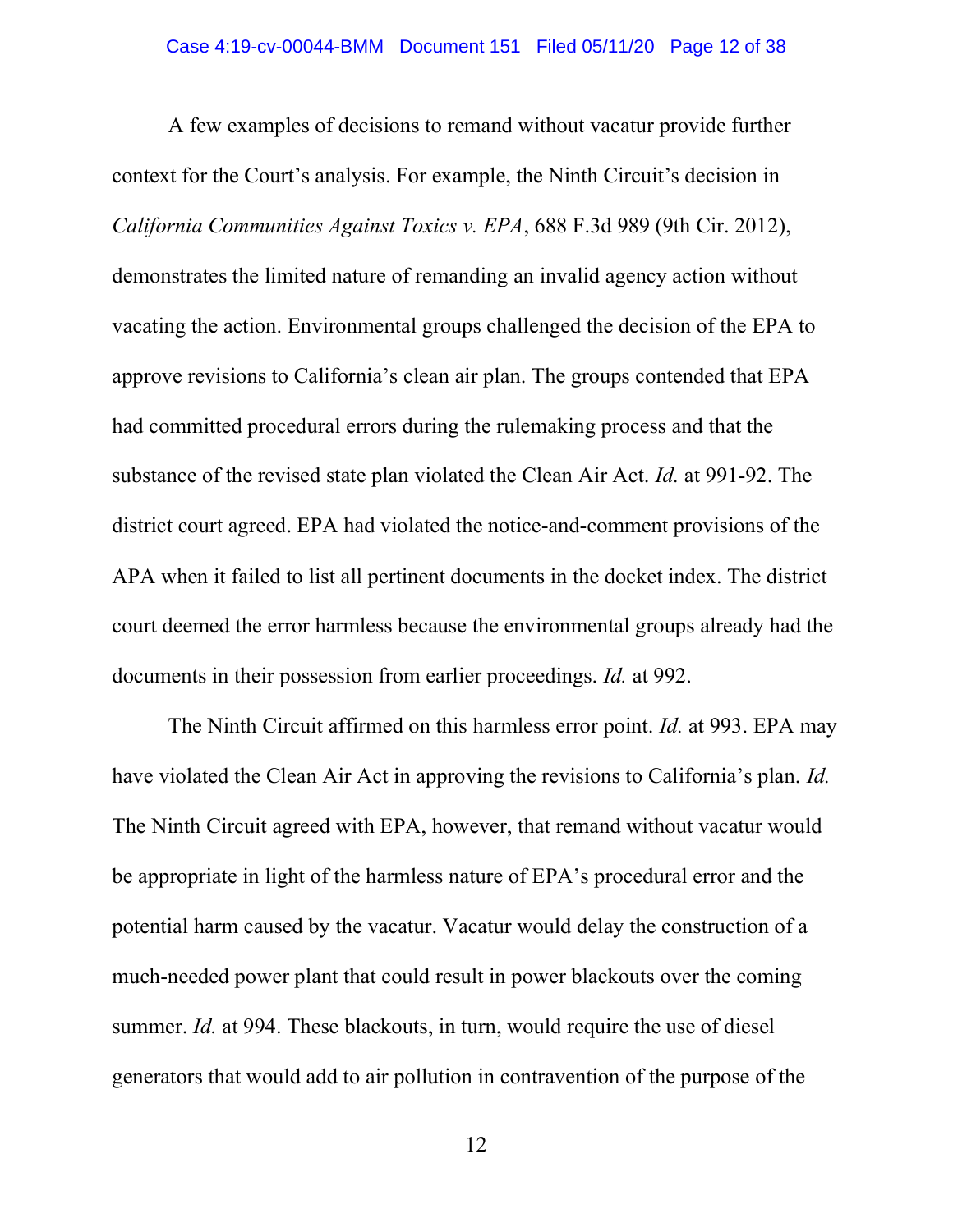Clean Air Act. *Id.* This combination of economically *and* environmentally harmful consequences led the Ninth Circuit to affirm the order of remand without vacatur. *Id.*; s*ee also Pollinator*, 806 F.3d at 532 (confirming that the *Allied-Signal* inquiry centers on "whether vacating a faulty rule could result in possible environmental harm").

Finally, the Ninth Circuit's analysis in *Idaho Farm Bureau Federation v. Babbitt*, 58 F.3d 1392, 1405-06 (9th Cir. 1995), highlights the proper application of vacatur as a remedy in environmental cases. The district court set aside the decision of the Fish and Wildlife Service ("FWS") to list the Bruneau Hot Springs snail due to several procedural errors committed by FWS during the period between the initial proposal and final listing. The Ninth Circuit remanded without vacatur of FWS's listing decision for two reasons: (1) the minor nature of the agency's procedural error; and (2) concerns that immediately vacating the listing decision threatened the potential extinction of a snail species that constituted an irreparable environmental injury. *Id.* The procedural error arose from the agency's failure to make available for public comment one study that the agency had relied upon in making its decision. *Id.* at 1405. The Ninth Circuit discussed no potential harm that would have occurred by leaving the listing of the endangered species *in place* while the agency reconsidered its decision. *Id.*

Defendants here point to no potentially irreparable environmental injury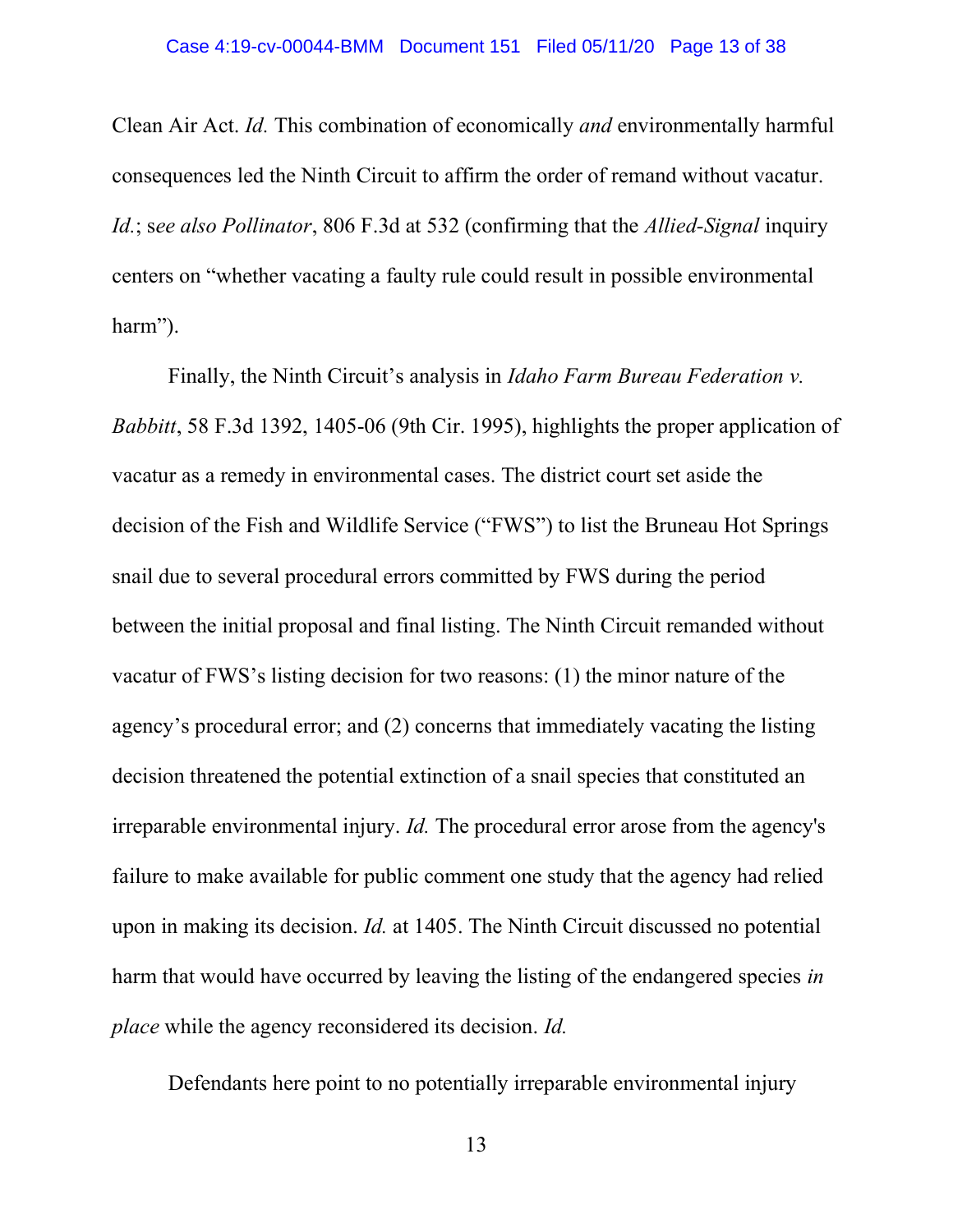that could arise from the Court's failure to remand without vacatur. Defendants and Intervenor-Defendants focus on disruptions stemming from vacatur of NWP 12 as to the construction of electric, internet, and cable lines, and to routine maintenance, safety, and repair of projects that already have been built and that may pose less risk to species. For example, the NWP 12 Coalition discusses routine maintenance and repair of gas pipelines to ensure safety, vegetation removal along electric lines to prevent forest fires, placement of protective matting to prevent rutting from service vehicles, and ongoing maintenance of utility projects in navigable waters. (Doc. 138 at 9-12, 21-22.) The Corps raises similar concerns. The Corps cited a fiber optic cable upgrade project, an improvement to a wastewater management system, and work associated with removal of a tree from an exposed and leaking water line that would be halted by the vacatur. (Doc. 131 at 16.)

Plaintiffs' arguments on summary judgement centered on threats to listed species and critical habitats by the construction of major oil and gas pipelines such as Keystone XL. (Doc. 144 at 21.) Plaintiffs note that these major oil and gas pipelines potentially affect numerous waterbodies and thereby involve precisely the kinds of cumulative impacts that should be addressed through programmatic consultation. (*Id.* at 21-22.) On the other hand, other activities authorized by NWP 12, such as routine maintenance and repair, raise issues that the Corps must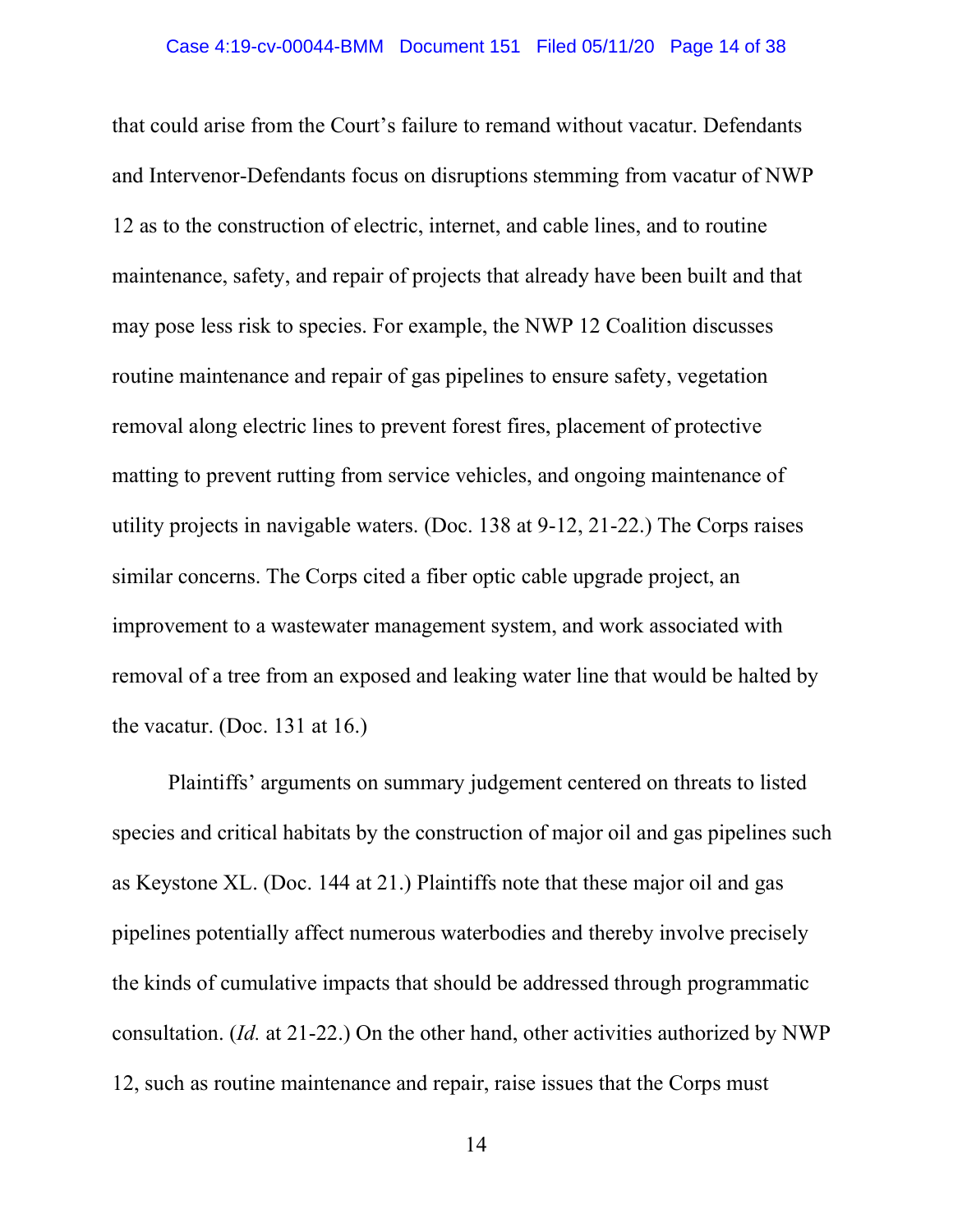consider on remand. (*Id.* at 22.) These routine maintenance and repair projects, however, do not necessarily involve the same level of potential severe risk to listed species and their habitat as pipelines. (*Id.*)

To allow the Corps to continue to authorize new oil and gas pipeline construction could seriously injure protected species and critical habitats—"the very danger" that the ESA "aims to prevent." *Cal. Cmtys. Against Toxics*, 688 F.3d at 994. Plaintiffs contend that the appropriate course would be for the Court to narrow the vacatur of NWP 12 to a partial vacatur that applies only to the construction of new oil and gas pipelines. (Doc. 144 at 10.) Plaintiffs' proposed partial vacatur would keep NWP 12 in place during remand insofar as it authorizes more routine and minor projects in order to avoid these claimed disruptions. (*Id.*)

To narrow the vacatur of NWP 12 to a partial vacatur that applies to the construction of new oil and gas pipelines strikes a reasonable balance under the *Allied-Signal* factors while still redressing the potential harms to listed species and habitat that those projects pose. For example, the Court discussed adverse effects to threatened and endangered species from NWP 12-authorized construction activities, including increased sedimentation, and from horizontal directional drilling used during pipeline construction. (Doc. 130 at 14-15.) These impacts likely would be particularly severe when constructing large-scale oil and gas pipelines. (Doc. 144 at 24.) These large-scale oil and gas pipelines may extend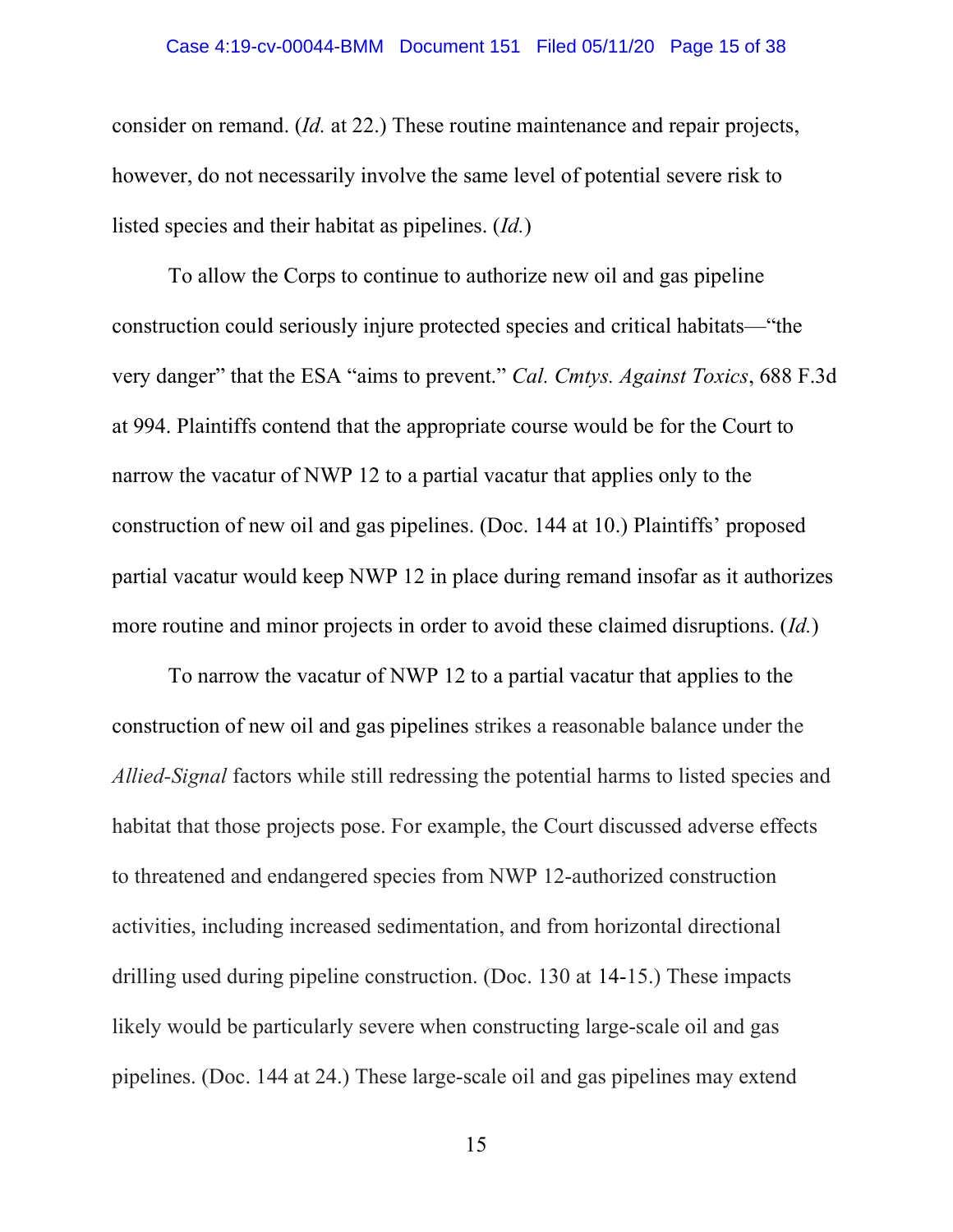many hundreds of miles across dozens, or even hundreds, of waterways and require the creation of permanent rights-of-way. (*See* Doc. 138-5 at 4 (asserting that several developers "have relied on NWP 12 authorizations to construct hundreds of miles" of oil and gas pipelines within the past five years).) These large-scale oil and gas pipelines often require a network of access roads, pump stations, pipe yards, contractor yards, and extra workspace. (*See* Doc. 137 at 16 (describing Keystone XL's proposed Project footprint); Doc. 144-14 (Keystone XL's Biological Assessment).)

Plaintiffs acknowledge that the potential impacts arising from NWP 12, by contrast, likely would be less severe for routine maintenance, repair, and inspection activities on *existing* NWP 12 projects, and for the installation of non-pipeline projects like broadband and fiber optic cables. (Doc. 107 at 64-65.) The Corps must address all such impacts on remand. To narrow the vacatur portion of the remedy to the more severe threats posed by NWP 12 proves justified in this instance. *See Idaho Farm Bureau Fed'n*, 58 F.3d at 1405-06; *see also Van Antwerp*, 719 F. Supp. 2d at 79-80 (noting that a district court may exercise discretion where appropriate to order partial, rather than complete, vacatur).

The continued availability of the ordinary individual permit process under CWA § 404(a) tempers any disruption caused by this partial vacatur. Partial vacatur does not block any projects. It vacates only the Corps' categorical approval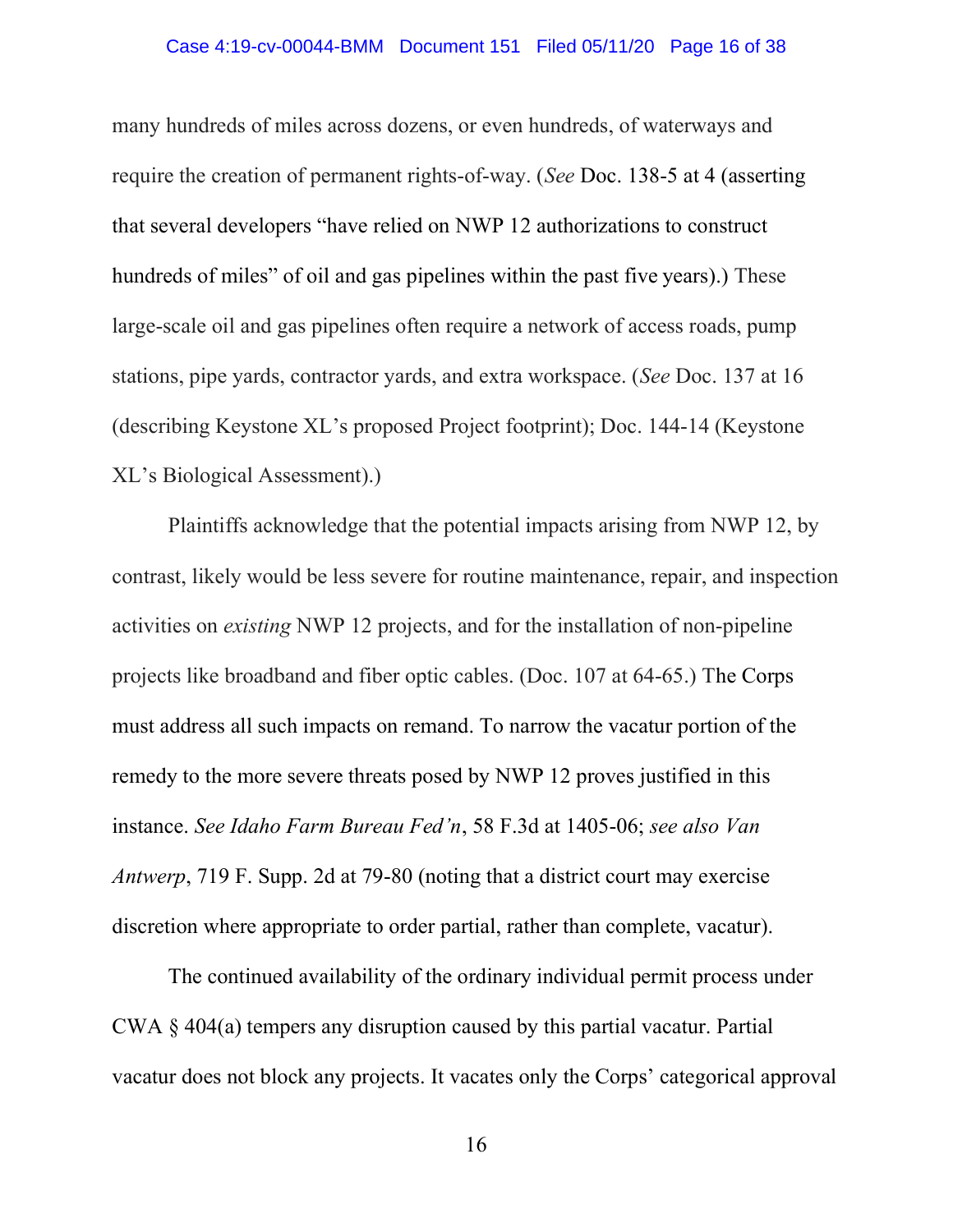of new oil and gas pipeline construction under NWP 12. Defendants acknowledge that the individual permit process remains available. Defendants simply complain that the individual permit process proves too expensive and time-consuming.

The need to protect endangered species and critical habitat from harm until the Corps completes programmatic consultation outweighs any disruption or permitting delays that would result from this partial vacatur. Numerous other courts have agreed. For example, state and tribal groups brought an action against BLM in *California v. BLM*, 277 F. Supp. 3d 1106, 1125-27 (N.D. Cal. 2017). The groups alleged that BLM had violated the APA in adopting its decision to postpone compliance dates in a rule governing natural gas waste and royalties without following the notice-and-comment period after the rule's effective date had passed. *Id.* at 1110-11. The magistrate judge agreed.

The magistrate judge rejected BLM's argument that the cost of compliance warranted remand without vacatur, and, instead, concluded that "the general rule in favor of vacatur" would be appropriate. *Id.* at 1127; s*ee also Pub. Emps. for Envtl. Responsibility v. FWS*, 189 F. Supp. 3d 1, 3 (D.D.C. 2016) (reasoning that "[a]bsent a strong showing by [the agency] that vacatur will unduly harm economic interests . . . , the Court is reluctant to rely on economic disruption" to deny relief of vacatur of rules adopted in violation of NEPA); *Standing Rock Sioux Tribe v. U.S. Army Corps of Eng'rs*, 282 F. Supp. 3d 91, 104 (D.D.C. 2017)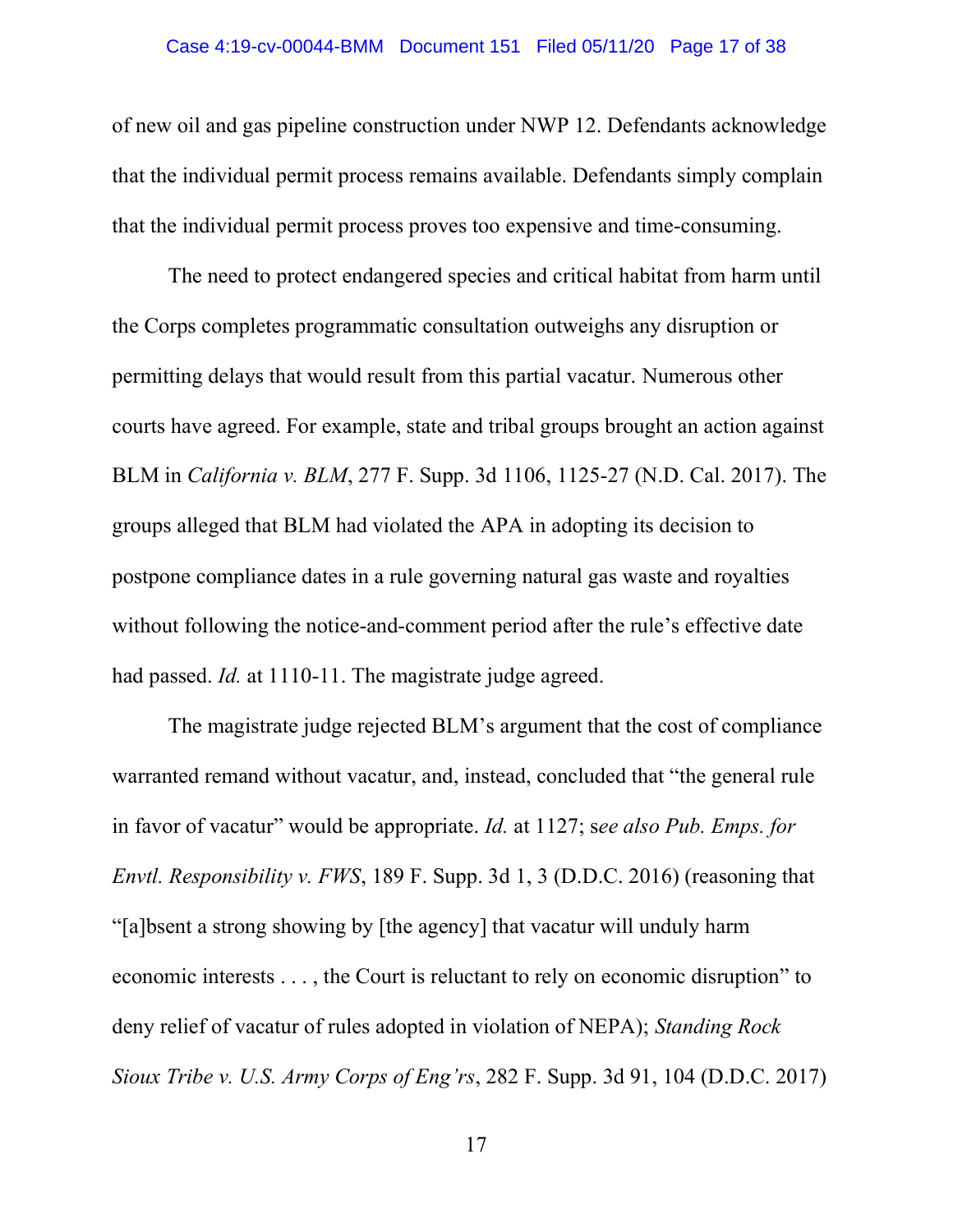#### Case 4:19-cv-00044-BMM Document 151 Filed 05/11/20 Page 18 of 38

(noting that allegations of financial harm to pipeline developer will not necessarily have a "determinative effect" on remedy, because claims of "lost profits and industrial inconvenience" are "the nature of doing business, especially in an area fraught with bureaucracy and litigation").

The Ninth Circuit approved of this type of limited vacatur in *Northern Cheyenne Tribe v. Norton*, 503 F.3d 836 (9th Cir. 2007). BLM had taken a "hard look" at the environmental consequences caused by coal bed methane development. *Id.* at 844. This "hard look" had found evidence to suggest that coal bed methane development would cause less environmental damage than BLM anticipated. *Id.* BLM failed to analyze, however, a phased development alternative in addition to the five proposals. Under these circumstances, the district court properly found that the limited injunction proposed by BLM would minimize potential damage to the environment. *Id.* at 846.

Partial vacatur proves appropriate under the circumstances. To vacate NWP 12 only as it relates to new oil and gas pipeline construction will prohibit the Corps from relying on NWP 12 for those projects that likely pose the greatest threat to listed species. The Corps may not approve the discharge of dredged or fill material under NWP 12 for projects constructing new oil and gas pipelines. NWP 12 will remain in place during remand insofar as it authorizes non-pipeline construction activities and routine maintenance, inspection, and repair activities on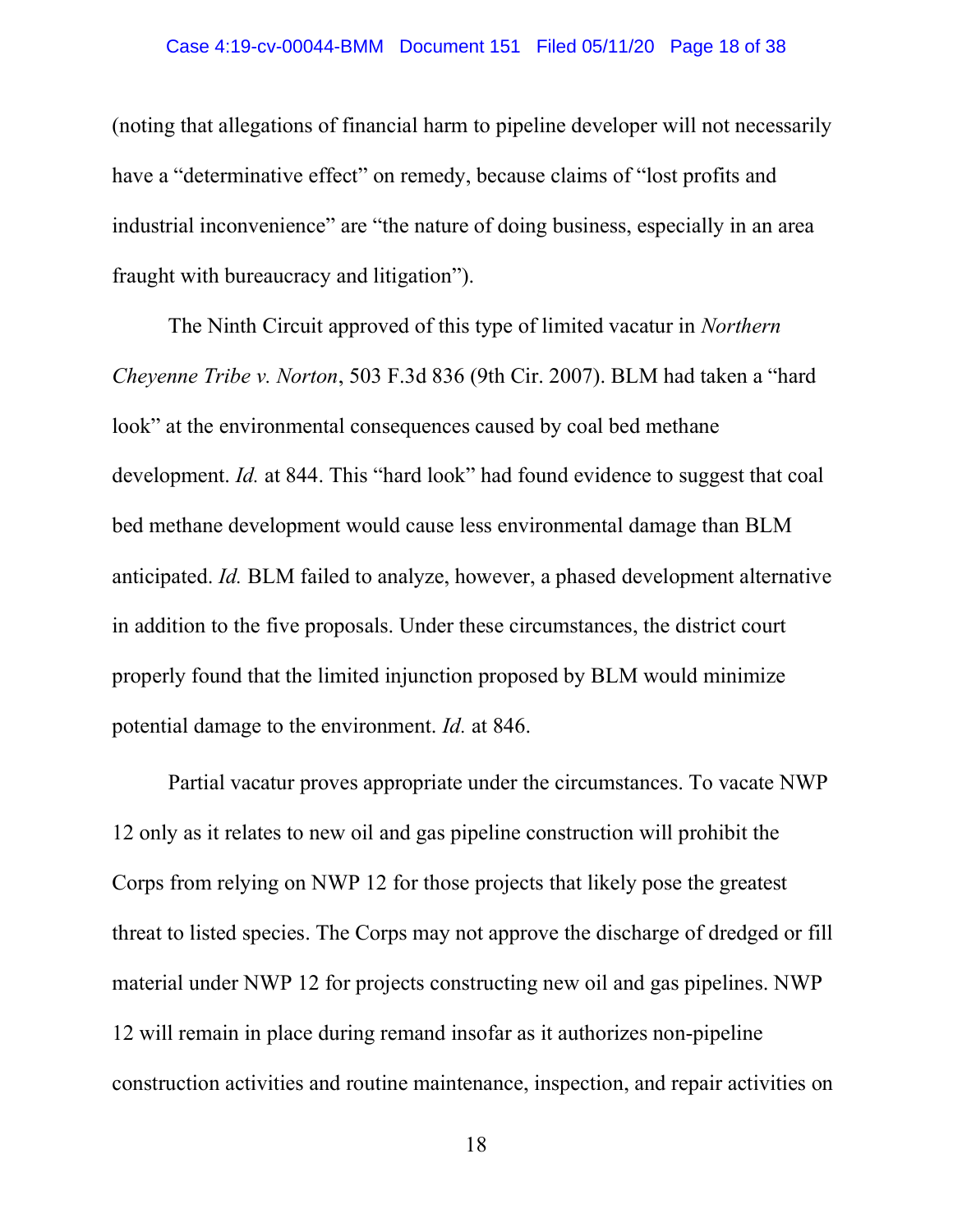existing NWP 12 projects. The "less drastic remedy" of partial vacatur adequately will prevent harm to listed species and critical habitat at this point. *See Monsanto Co. v. Geertson Seed Farms*, 561 U.S. 139, 165 (2010). The continued availability of the ordinary permitting process further supports partial vacatur as it represents the "nature of doing business" in this area. *Standing Rock Sioux Tribe*, 282 F. Supp. 3d at 104.

# **b. Injunctive Relief**

A plaintiff seeking injunctive relief must satisfy a four-factor test by showing the following:

(1) that it has suffered an irreparable injury; (2) that remedies available at law, such as monetary damages, are inadequate to compensate for that injury; (3) that, considering the balance of hardships between the plaintiff and defendant, a remedy in equity is warranted; and (4) that the public interest would not be disserved by a permanent injunction.

*eBay Inc. v. MercExchange, L.L.C.,* 547 U.S. 388, 391 (2006). The Ninth Circuit

long has recognized an exception to the traditional test for injunctive relief when addressing procedural violations under the ESA. *Cottonwood Env. Law Ctr. v. U.S. Forest Serv.*, 789 F.3d 1075, 1088 (9th Cir. 2015). No question exists that the ESA strips courts of at least some of their equitable discretion in determining whether injunctive relief proves warranted. *Amoco Prod. Co. v. Village of Gambell*, 480 U.S. 531, 543 n.9 (1987) (explaining that the ESA "foreclose[s] the traditional discretion possessed by an equity court").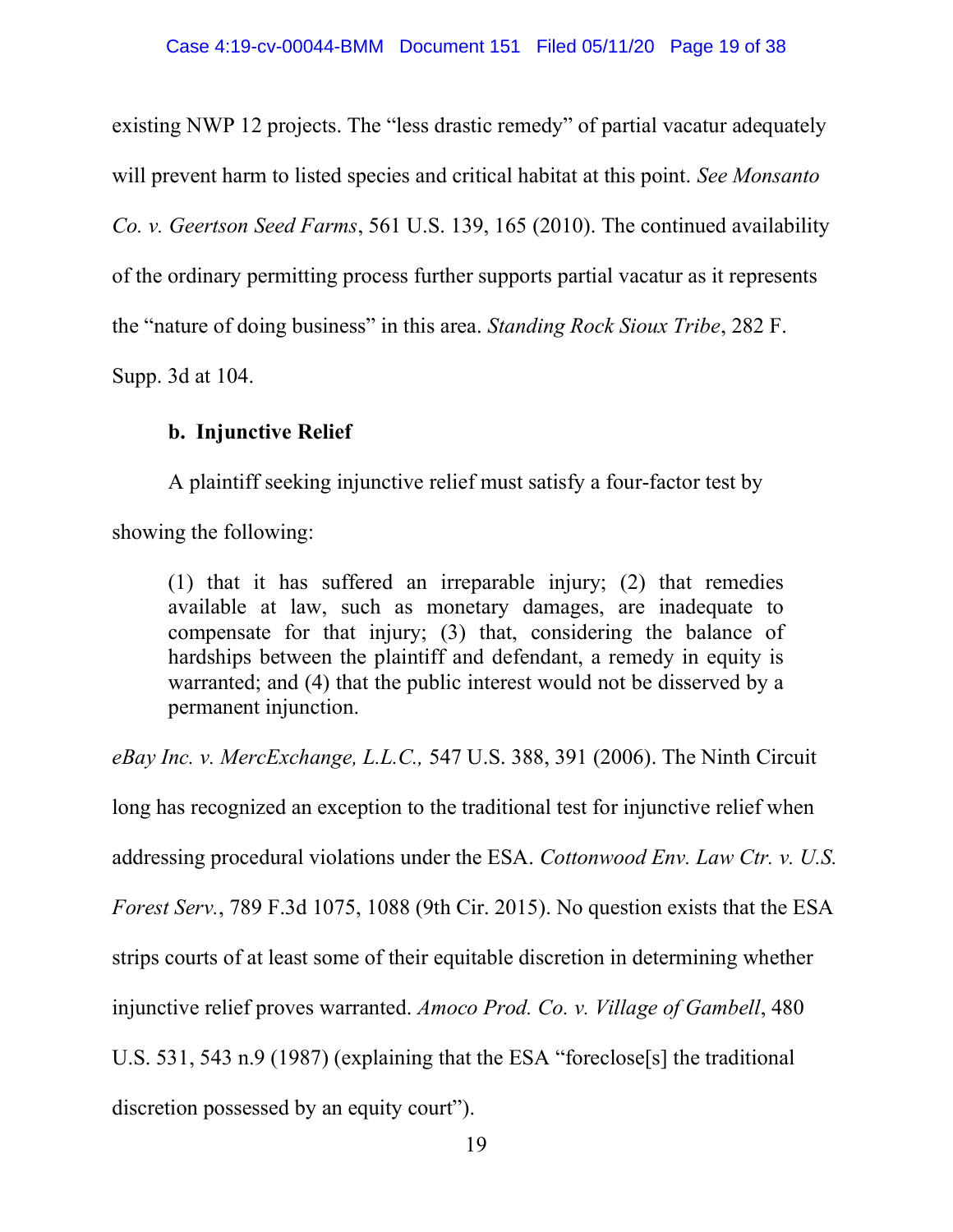The Ninth Circuit also has recognized that the ESA "removes the latter three factors in the four-factor injunctive relief test from [courts'] equitable discretion." *Nat'l Wildlife Fed'n v. Nat'l Marine Fisheries Service*, 886 F.3d 803, 817 (9th Cir. 2018). This analysis requires a court to "presume that remedies at law are inadequate, that the balance of interests weighs in favor of protecting endangered species, and that the public interest would not be disserved by an injunction." *Id*. This approach comports with the "fundamental principle" that Congress has "afford[ed] endangered species the highest of priorities." *National Wildlife Fed'n v. Nat'l Marine Fisheries Service*, 422 F.3d 782, 794 (9th Cir. 2005) (citing *Tenn. Valley Auth. v. Hill*, 437 U.S. 153, 194 (1978)).

The court must exercise its discretion to determine whether a plaintiff has suffered irreparable injury. *Cottonwood*, 789 F.3d at 1090. "[T]here is no presumption of irreparable injury where there has been a procedural violation in ESA cases." *Id.* at 1091. Plaintiffs must demonstrate that irreparable injury "is *likely* in the absence of an injunction." *Winter v. Nat. Res. Def. Council, Inc.*, 555 U.S. 7, 22 (2008) (emphasis in original). A "possibility" of irreparable harm cannot support an injunction. *Id*. The Ninth Circuit has recognized that "establishing" irreparable injury"—the remaining factor— should not "be an onerous task" given "the stated purposes of the ESA in conserving endangered and threatened species and the ecosystems that support them." *Cottonwood*, 789 F.3d at 1091.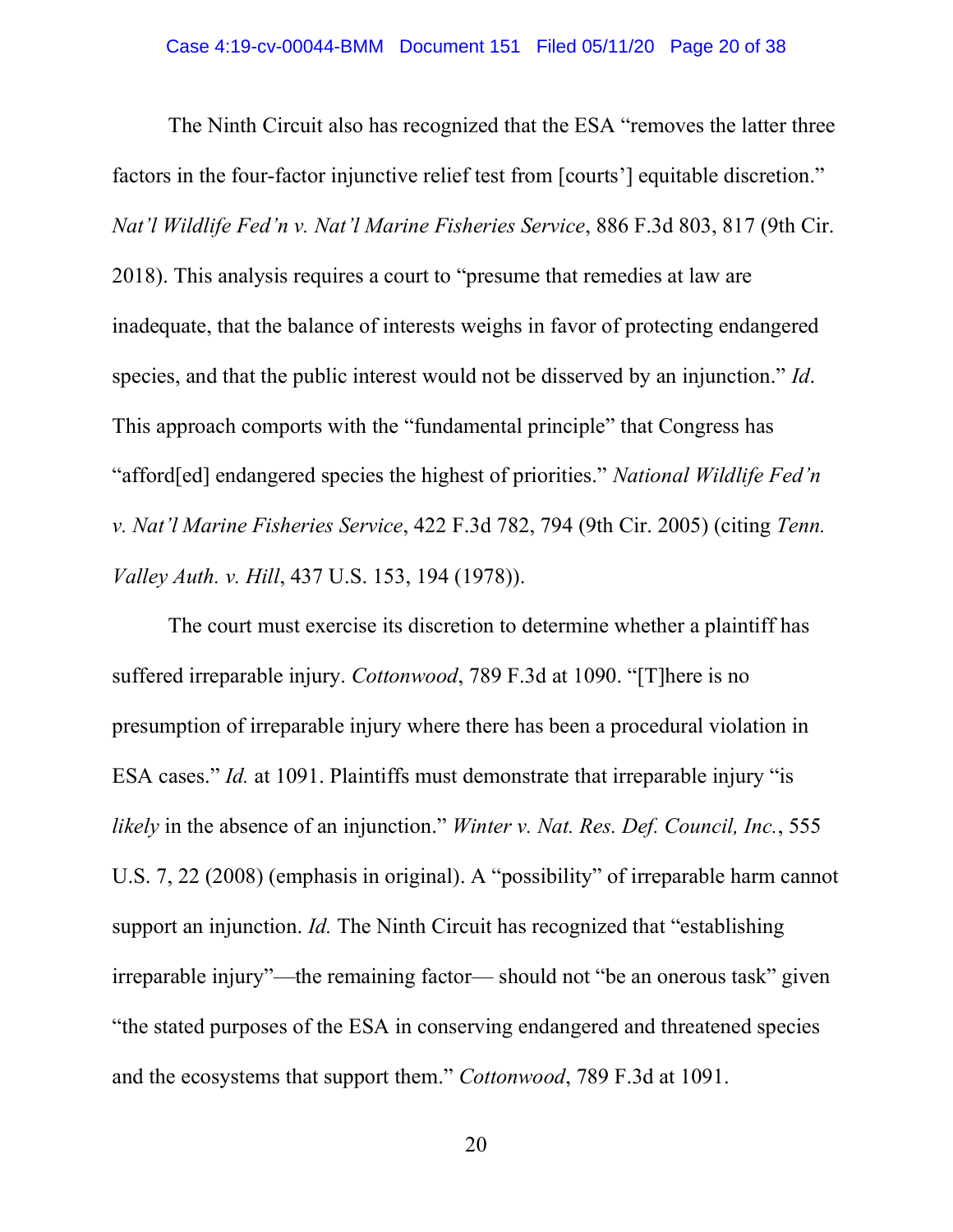A court determines irreparable harm by reference to the purposes of the statute being enforced. *Nat'l Wildlife Fed'n*, 886 F.3d at 818 (citing *Garcia v. Google*, 786 F.3d 733, 744-45 (9th Cir. 2015)). The types of harms that may be irreparable "will be different according to each statute's structure and purpose." *Sierra Club v. Marsh*, 872 F.2d 497, 502-03 (1st Cir. 1989). The Court determined that the Corps violated  $\S$  7 of the ESA. (Doc. 130.)

One of the ESA's central purposes is to conserve species. *See* 16 U.S.C. § 1531(b) (a purpose of the ESA is to provide "a program for the conservation of . . . endangered species and threatened species"). The "plain intent" of Congress in enacting the ESA was "to halt and reverse the trend toward species extinction, whatever the cost." *Tenn. Valley Auth.*, 437 U.S. at 184. To fulfill this important purpose, the ESA requires the Corps to determine "at the earliest possible time" whether any action it takes "may affect" listed species and critical habitat. 16 U.S.C. § 1536(a)(2); 50 C.F.R. § 402.14(a). If the Corps' action "may affect" listed species or critical habitat, the Corps must consult with FWS and/or National Marine Fisheries Service ("NMFS"). 16 U.S.C. § 1536(a)(2).

The Court explained in its Order how the Corps' reissuance of NWP 12 in 2017 failed to comply with the ESA. (Doc. 130 at 7-21.) The Corps failed to initiate  $\S 7(a)(2)$  consultation to ensure that discharge activities authorized under NWP 12 comply with the ESA. *See* 16 U.S.C. § 1536(a)(2). Plaintiffs assert that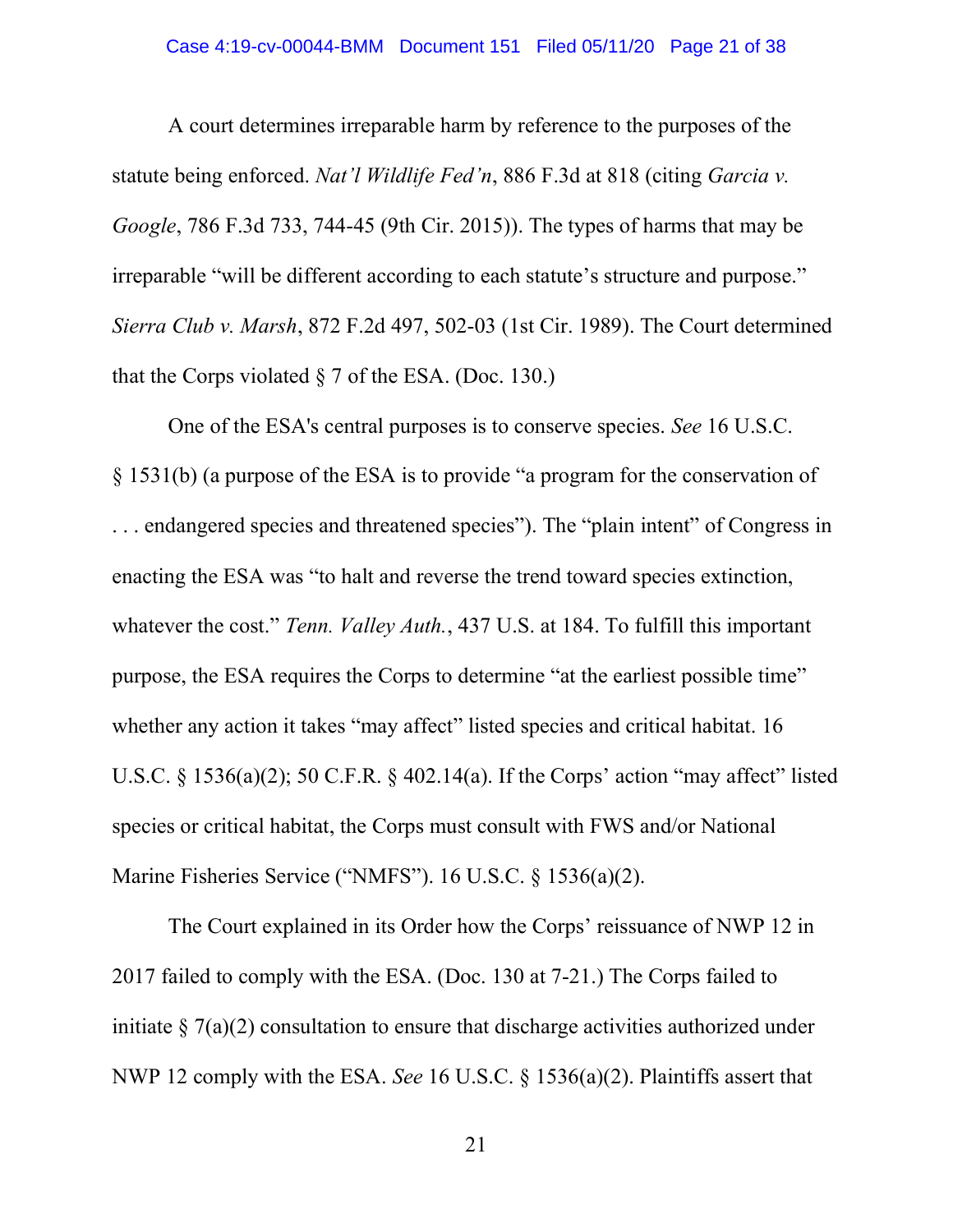#### Case 4:19-cv-00044-BMM Document 151 Filed 05/11/20 Page 22 of 38

the Court must enjoin Keystone XL to avoid irreparable harm. (Doc. 144 at 36.) TC Energy asserts that it would be improper to single out Keystone XL from the new construction of other oil and gas pipelines for different treatment. (Doc. 137 at 18.)

The Court agrees that it would be improper to single out Keystone XL. The Court's ESA analysis focused on Plaintiffs' facial attack to NWP 12. (Doc. 130 at 7-21.) Plaintiffs now have argued and demonstrated that certain activities authorized under NWP 12 pose more of a threat to listed species and critical habitat than other activities authorized under NWP 12. *See supra* at 11-18. Largescale oil and gas pipelines, including Keystone XL, repeatedly utilize NWP 12 to approve dredge and fill activities for a pipeline that extends hundreds of miles across many waterways. (*See* Doc. 138-5 at 4.)

The Court discussed at length in its Order that the Corps needed to consider NWP 12's entire effect when it reissued the permit in 2017. (*See, e.g.*, Doc. 130 at 16.) The Court concluded that "[p]rogrammatic review of NWP 12 in its entirety, as required by the ESA for any project that 'may effect' listed species or critical habitat, provides the only way to avoid piecemeal destruction of species and habitat." The Corps failed to ensure that its reissuance of NWP 12 in 2017 was not likely to jeopardize the continued existence of any listed species or destroy or adversely modify designated critical habitat. (Doc. 130 at 21); *see* 16 U.S.C. §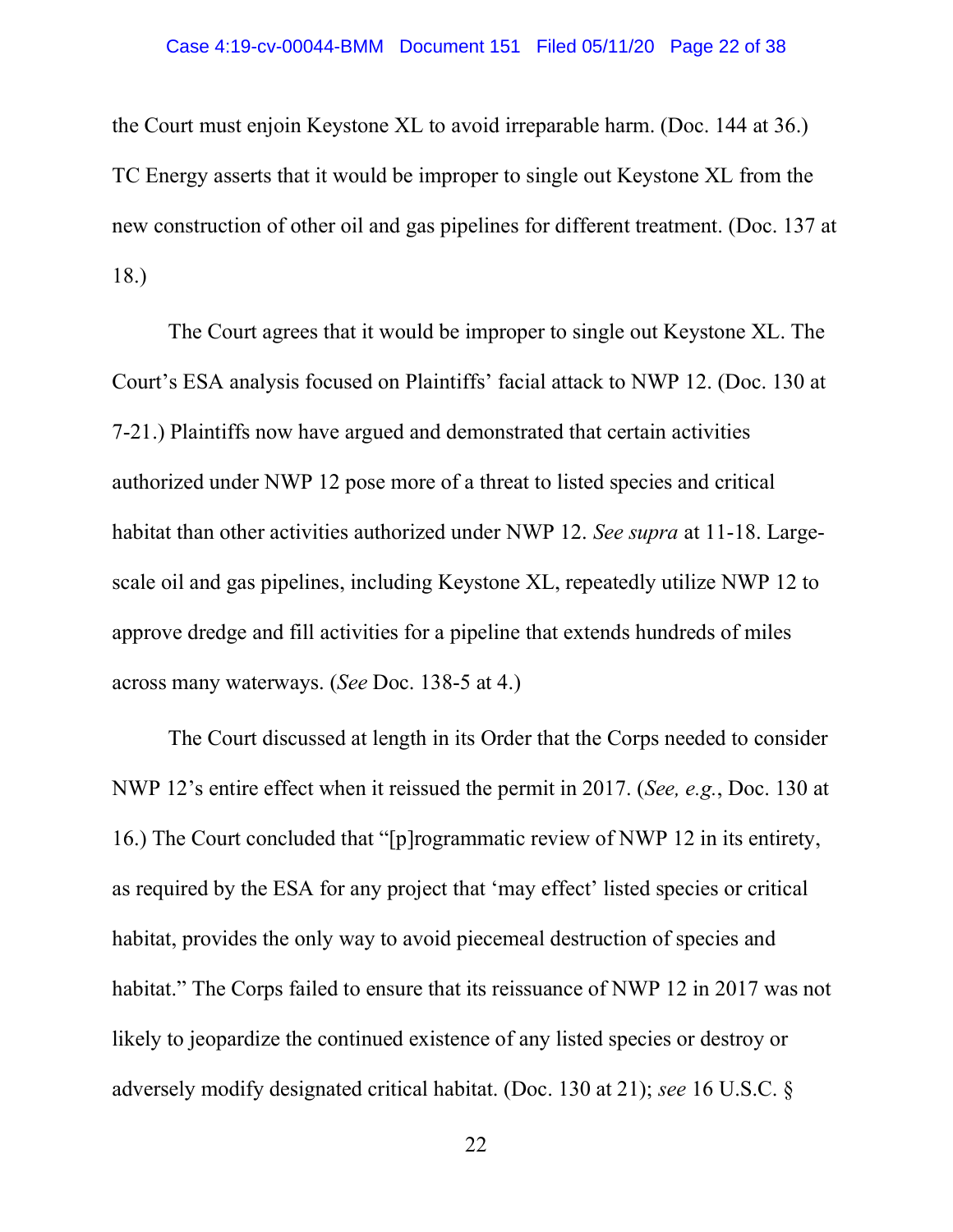1536(a)(2). The Court noted that the types of discharges that NWP 12 authorizes "may affect" listed species and critical habitat. (Doc. 130 at 13.) The Corps should have initiated § 7 ESA consultation before it reissued NWP 12 in 2017, and irreparable injury "is *likely*" if developers continue to build new, large-scale oil and gas pipeline projects. *See Nat'l Wildlife Fed'n*, 886 F.3d at 819 (citation omitted).

Although case law instructs the Court to presume that the remaining factors favor injunctive relief, the Court addresses these factors briefly below out of an abundance of caution. *See Nat'l Wildlife Fed'n*, 886 F.3d at 817. The second factor—whether remedies available at law are inadequate to compensate for the injury—plainly favors injunctive relief. *Amoco*, 480 U.S. at 545 ("Environmental injury, by its nature, can seldom be adequately remedied by money damages"). This need for injunctive relief proves especially true considering that the Court identified a violation of the ESA. *Cottonwood Envtl. Law Ctr.*, 789 F.3d at 1090 (noting that it is the "incalculability" of an ESA injury that "renders the remedies available at law . . . inadequate" (citation omitted)); *Nat'l Wildlife Fed'n*, 886 F.3d at 817 (noting Congress's "plain intent" in enacting the ESA was to "halt and reverse the trend toward species extinction, whatever the cost").

The Court addresses the third and fourth factors together. *See Padilla v. Immigration and Customs Enforcement*, 953 F.3d 1134, 1141 (9th Cir. 2020)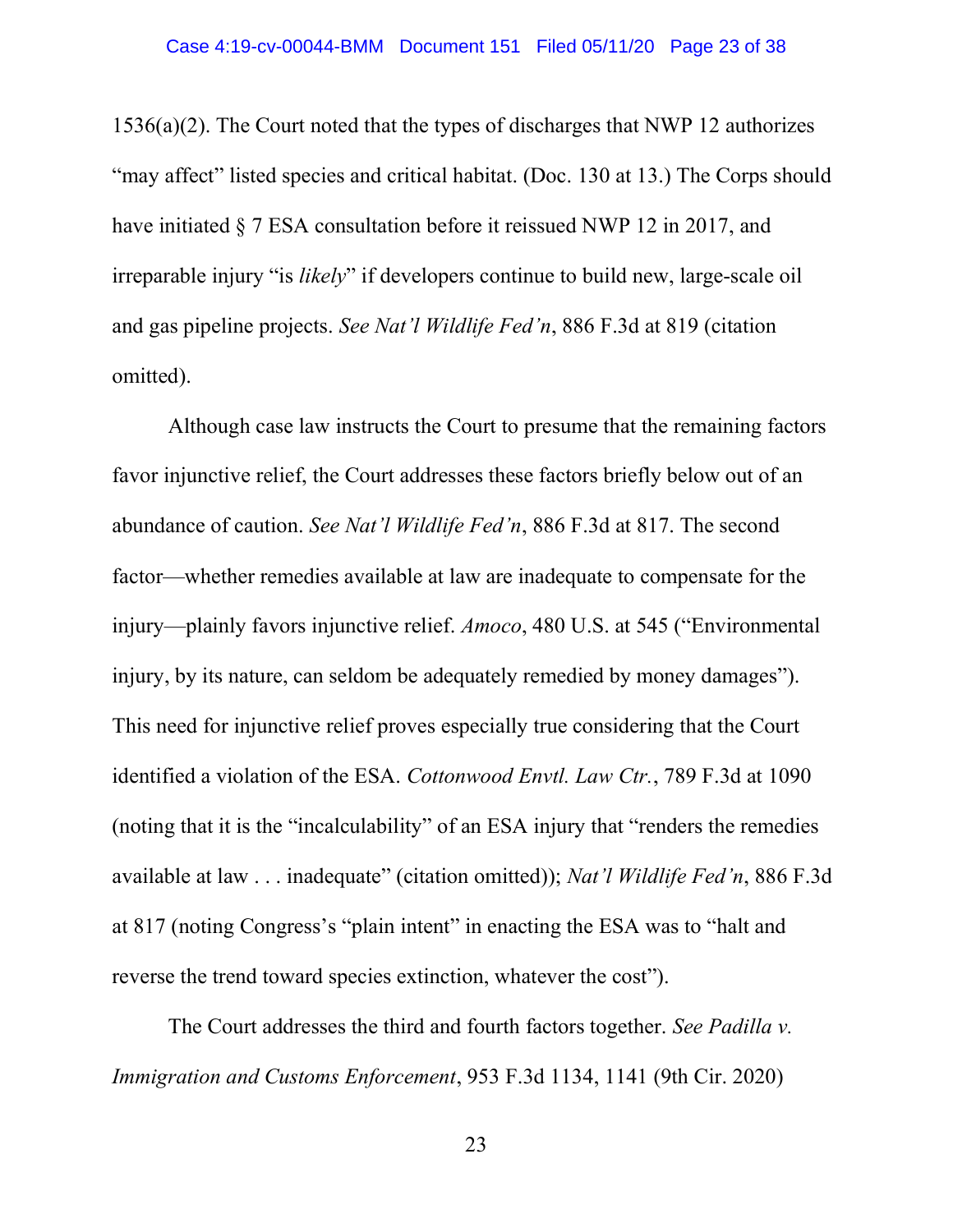#### Case 4:19-cv-00044-BMM Document 151 Filed 05/11/20 Page 24 of 38

(noting where the government is a party is a party to a case in which a preliminary injunction is sought, the balance of the equities and public interest factors merge). Preserving endangered species is of "incalculable" value to the public interest. *Cottonwood*, 789 F.3d at 1090. The public also has an interest in the repair, maintenance, and construction of vital infrastructure. (*See e.g.*, Doc. 131 at 16). The Court's order strikes a balance between these important interests by narrowing the relief to allow for certain of these vital projects to continue while the Corps completes the consultation and compliance process pursuant to the ESA.

Routine maintenance, inspection, and repair activities on existing NWP 12 projects pose less of a risk. *See supra* p. 16. No evidence exists, however, that the construction of Keystone XL pipeline necessarily poses a greater risk under the ESA than the construction of other new oil and gas pipelines. The Court will amend its order to narrow its injunctive relief to the same scope that it narrowed its vacatur relief. *See supra* pp. 17-18.

### **III. STAY PENDING APPEAL**

Federal Defendants and TC Energy have filed separate motions for partial stays pending appeal. (Docs. 131 & 136.) Federal Defendants ask the Court to stay the portions of the Order that vacate NWP 12 and enjoin the Corps from authorizing any dredge or fill activities under NWP 12. (Doc. 131 at 6.) Federal Defendants ask the Court, at the very least, to stay the vacatur and injunction as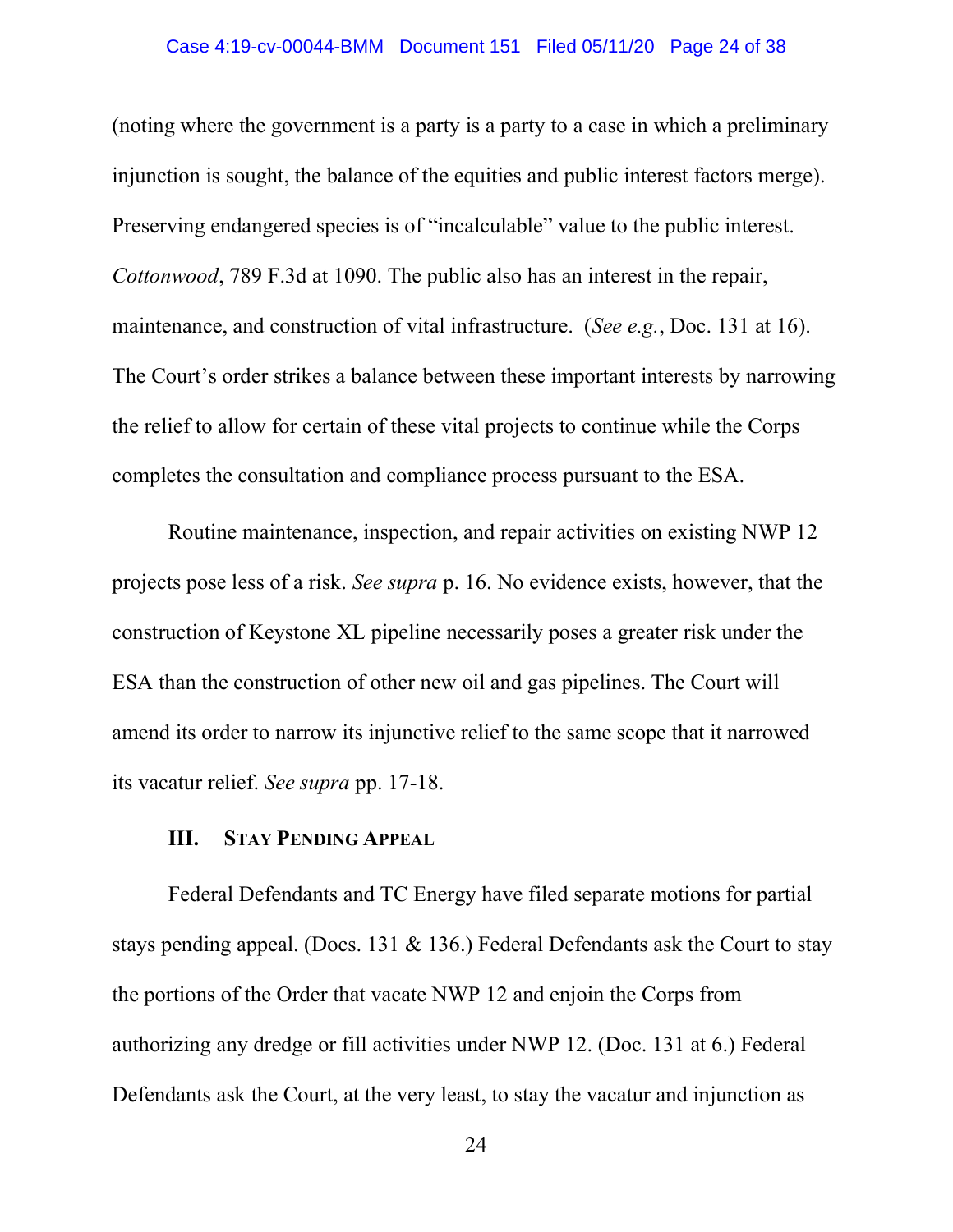they relate to anything other than the Keystone XL pipeline. (*Id.*) TC Energy asks the Court to stay the order for Keystone XL and all other utility projects. (Doc. 137 at 18.)

"A stay [pending appeal] is not a matter of right, even if irreparable injury might otherwise result." *Washington v. Trump*, 847 F.3d 1151, 1164 (9th Cir. 2017) (per curiam) (quoting *Nken v. Holder*, 556 U.S. 418, 433 (2009)). The U.S. Supreme Court has set forth a four-factor test to evaluate a request for a stay pending appeal:

(1) whether the stay applicant has made a strong showing that he is likely to succeed on the merits; (2) whether the applicant will be irreparably injured absent a stay; (3) whether issuance of the stay will substantially injure the other parties interested in the proceeding; and (4) where the public interest lies.

*Nken*, 556 U.S. at 434. A party requesting a stay pending appeal bears the burden of showing that the circumstances justify an exercise of the court's discretion. *Lair v. Bullock*, 697 F.3d 1200, 1203 (9th Cir. 2012).

# **a. Federal Defendants' and TC Energy's Likelihood of Success on the Merits of Their Appeal**

"An applicant for a stay pending appeal must make 'a strong showing that he

is likely to succeed on the merits.'" *Al Otro Lado v. Wolf*, 952 F.3d 999, 1010 (9th

Cir. 2020) (quoting *Nken*, 556 U.S. at 434). The Court determined that the Corps'

reissuance of NWP 12 in 2017 violated the ESA. (Doc. 130 at 25.) Well-settled

case law indicates that Defendants likely would be unable to succeed on appeal.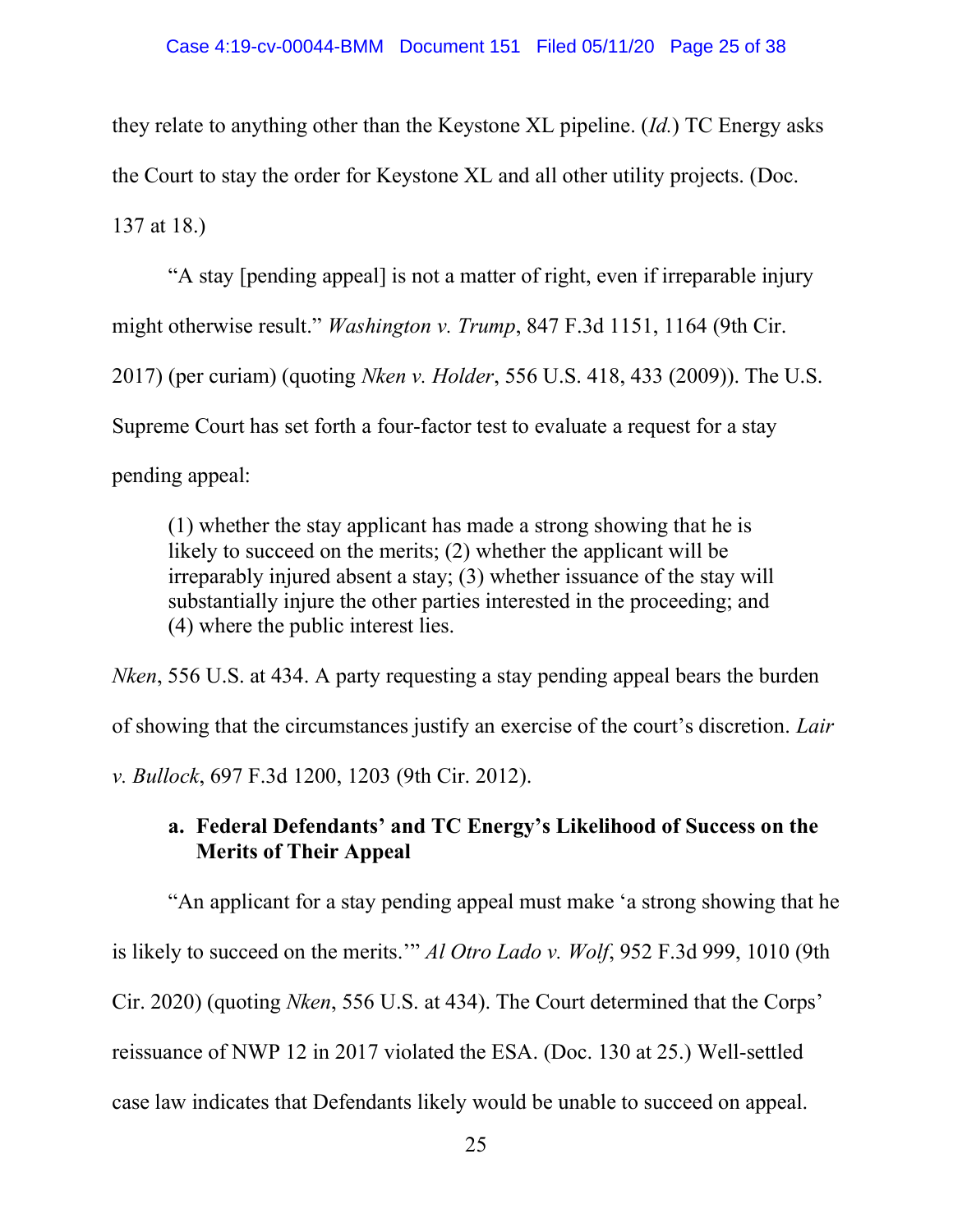*See, e.g.*, *Brownlee*, 402 F. Supp. 2d at 9-10. The district court in *Brownlee* reached the same conclusion regarding NWP in 2002 as did the Court regarding NWP 12—the Corps needed to engage in programmatic consultation to comply with the ESA. *Id.* The Ninth Circuit similarly determined in *Lane County Audubon Society*, 958 F.2d at 295, that BLM's failure to consult with FWS before implementing management guidelines for conservation of northern spotted owl violated § 7 of the ESA.

 These circumstances differ greatly from those faced by the Ninth Circuit in *Alaska Survival v. Surface Transportation Board*, 704 F.3d 615 (9th Cir. 2012). The Surface Transportation Board ("STB") issued a decision to allow a construction project to move forward that plaintiffs sought to challenge as violating the board's statutory authority and NEPA. *Alaska Survival v. Surface Transp. Bd.*, 705 F.3d 1073, 1079, 1084 (9th Cir. 2013). The Ninth Circuit originally granted plaintiffs a stay of the STB's decision. *Id.* at 1077 n.2. The Ninth Circuit then received merits briefing and heard oral argument on the claims. *Alaska Survival*, 704 F.3d at 616. The Ninth Circuit issued a brief opinion after oral arguments to lift the stay with notice that "[a]n opinion on the merits of denial of the petition for review will follow in due course." *Id.* The brief opinion explained that it had decided to lift the stay because "the balance of hardships no longer tips sharply in the [plaintiffs'] favor." *Id.* To leave the stay in place would result in hardships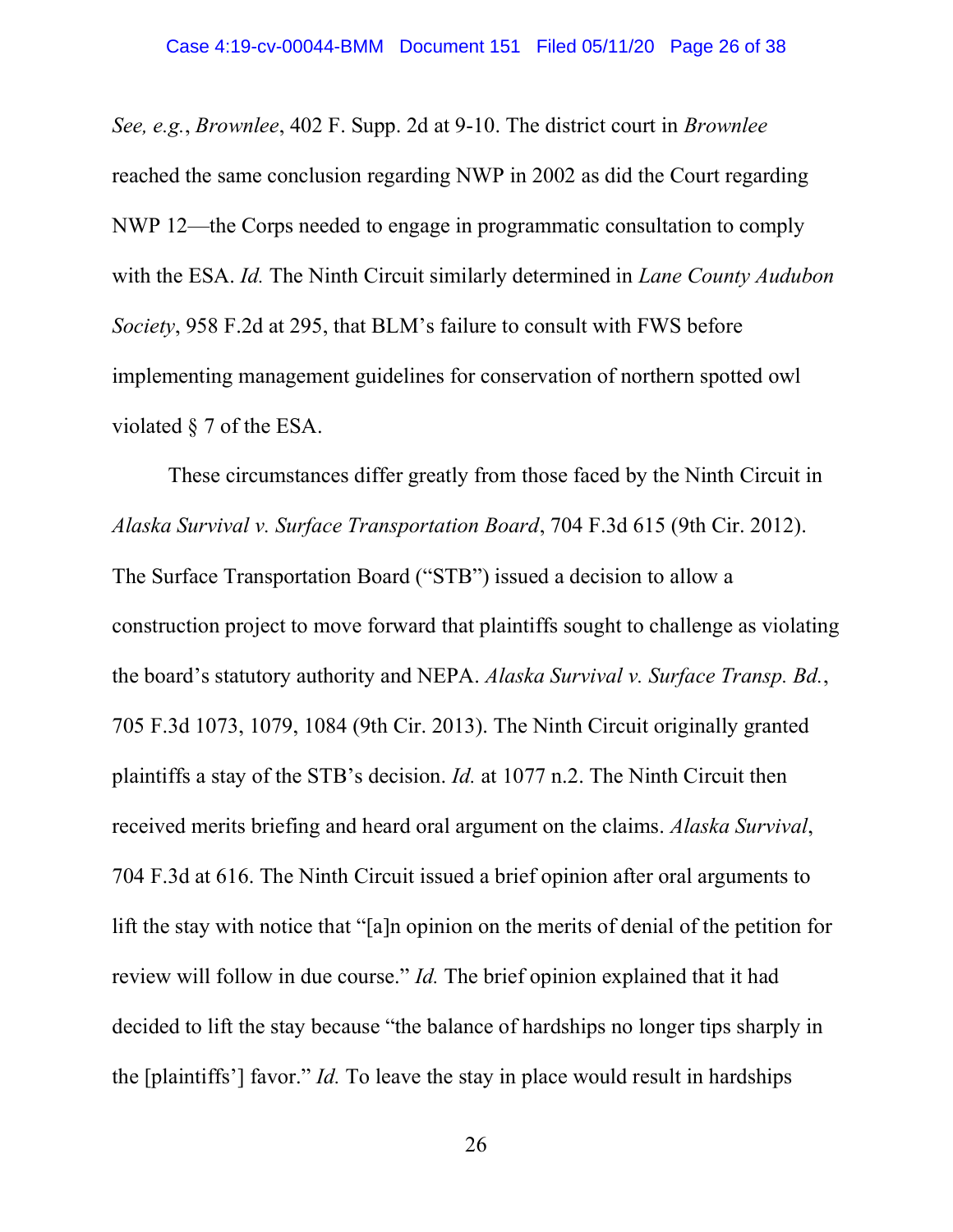because it would "prevent the award of construction contracts, postpone the hiring of construction employees, and significantly increase costs." *Id.* Plaintiffs, on the other hand, would suffer almost no hardships because the court had determined on the merits that STB had complied fully with the law. *Id.* No reason existed to leave a stay in place during a time in which the Ninth Circuit completed work on an opinion in favor of the STB.

### **b. Irreparable Injury**

Defendants' claims of irreparable injury fail to support a stay. Irreparable harm stands as the "bedrock requirement" of a stay pending appeal. *Leiva-Perez v. Holder*, 640 F.3d 962, 965 (9th Cir. 2011) (per curiam). Federal Defendants complain that, absent a stay, the Corps will be burdened by having to process an increased number of individual permit applications under  $\S$  404(a). (Doc. 131 at 19-20.) Those burdens prove to be a fault of the Corps' own making. Federal Defendants' claimed harms appear "less than convincing" in light of the Corps' knowledge that its reauthorization of NWP 12 required  $\S$  7(a)(2) consultation given its prior consultation on the reissuance of NWP 12 in 2007. (Doc. 130 at 20); *Ctr. for Food Safety v. Vilsack*, 10-cv-04038, 2010 WL 11484449, at \*6 (N.D. Cal. Nov. 30, 2010) (citation omitted); *see also Al Otro Lado*, 952 F.3d at 1008 (noting that the fact that the government's asserted harm was largely self-inflicted severely undermined the government's claim for equitable relief).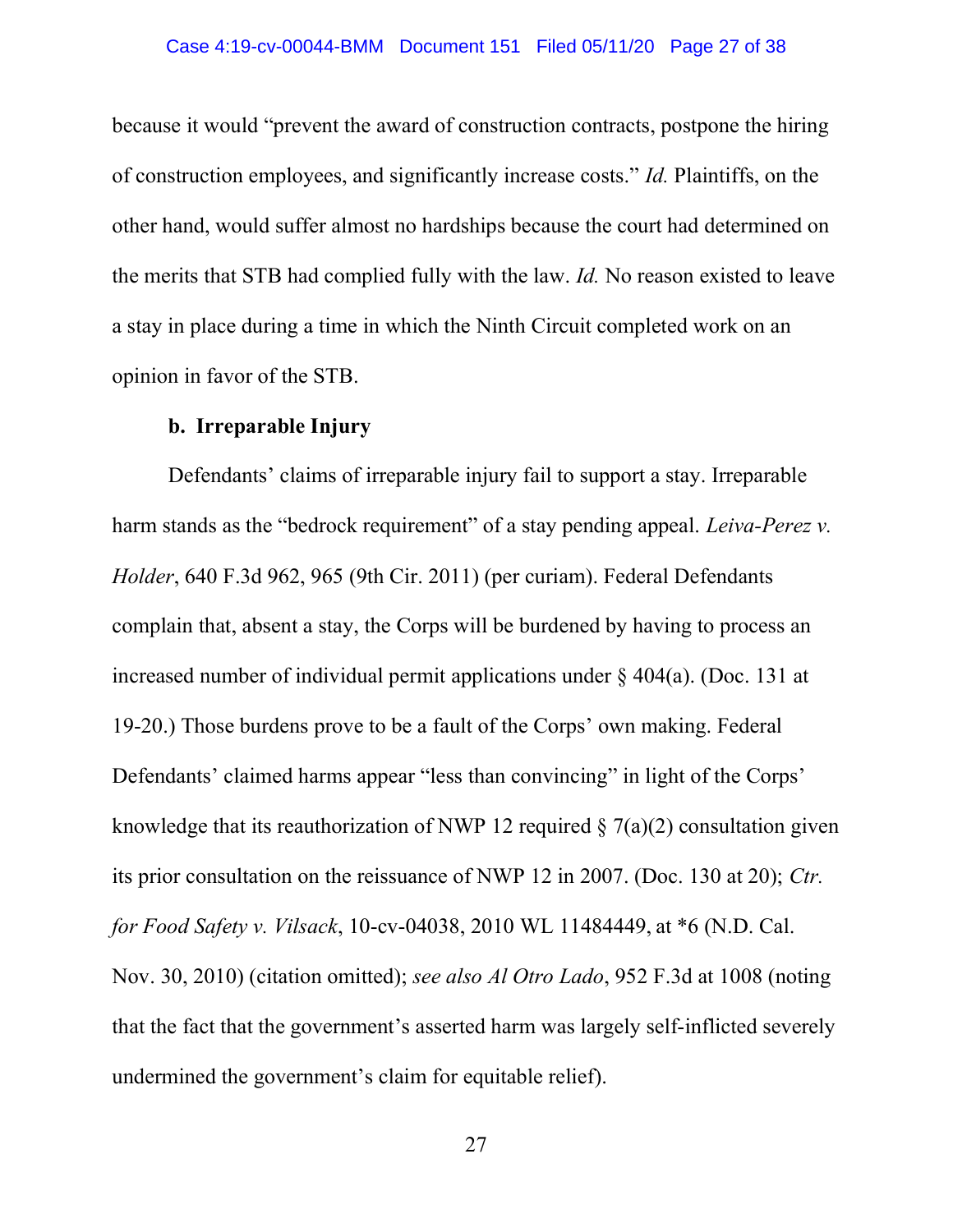Indeed, the Corps' own regulatory manager acknowledged the Corps' consultation obligations before recommending that the Corps simply make a "national 'no effect' determination for each NWP reissuance until it is challenged in federal court and a judge rules against the Corps." NWP036481. Plaintiffs challenged the Corps' no effect determination in federal court. The Court ruled against the Corps, just as the Corps anticipated. (Doc. 130 at 7-21.) This type of "largely self-inflicted" harm undermines the Corps' claim for equitable relief. *See Al Otro Lado*, 952 F.3d at 1008.

The Corps' alleged burden fails to support a stay where, as here, "the troubles complained of resulted from [the agency's] failure to follow the law in the first instance." *Swan View Coal. v. Weber*, 52 F. Supp. 3d 1160, 1161-62 (D. Mont. 2014) (enjoining Forest Service from authorizing or accepting harvest plans for site-specific timber projects due to failure to comply with NEPA and ESA); *accord Miller v. Carlson*, 768 F. Supp. 1341, 1343 (N.D. Cal. 1991) (denying stay based on rejection of fiscal constraints as justification for a state's failure to comply with its legal obligations). The Ninth Circuit affirmed a preliminary injunction that required the federal government to hold bond hearings before an immigration judge. *Rodriguez v. Robbins*, 715 F.3d 1127, 1146 (9th Cir. 2013). The Ninth Circuit, in rejecting the government's cost concerns in complying with the terms of preliminary injunction, noted that even the likelihood of the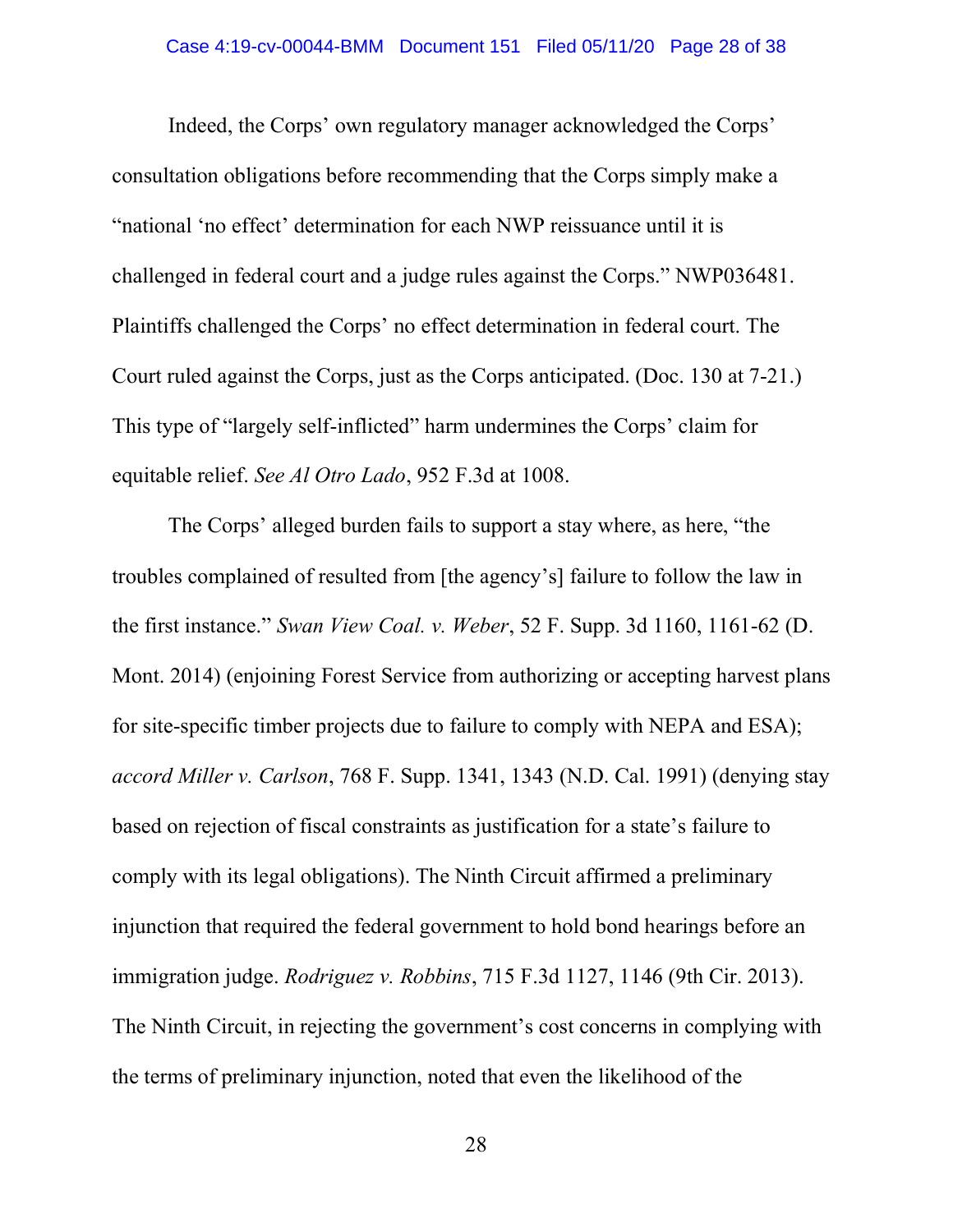#### Case 4:19-cv-00044-BMM Document 151 Filed 05/11/20 Page 29 of 38

government facing "severe logistical difficulties in implementing [the injunction]" would not warrant a stay as these difficulties "would merely represent the burdens of complying with the applicable statutes." *Id.* The Corps similarly faces the burdens of complying with the ESA. Moreover, any burdens that the Corps will face represent largely a fault of its own making. *See Swan View Coal.*, 52 F. Supp. 3d at 1161-62.

Intervenors claim that their inability to rely on NWP 12 will cause additional costs and delays. (Doc. 137 at 15-18 & Doc. 138 at 14-16.) The Court's amended remedy to partial vacatur and partial injunction lessens the burdens suggested by Intervenors. The Court narrowed the scope of the vacatur and injunction to minimize potential disruption to existing projects and smaller-scale projects while ensuring appropriate protection for endangered and threatened species and their critical habitats. *See supra* pp. 17-18, 20. NWP 12 does not stand as Intervenors' only option. Developers remain able to pursue individual permits for their new oil and gas pipeline construction. *See Pub. Emps. for Envtl. Responsibility*, 189 F. Supp. 3d at 3.

TC Energy states that enjoining Keystone XL from using NWP 12 would cause substantial harm to TC Energy, TC Energy's employees and its customers, the State of Montana, and all the local governments, businesses, and individuals that will benefit from the economic activity generated by construction of Keystone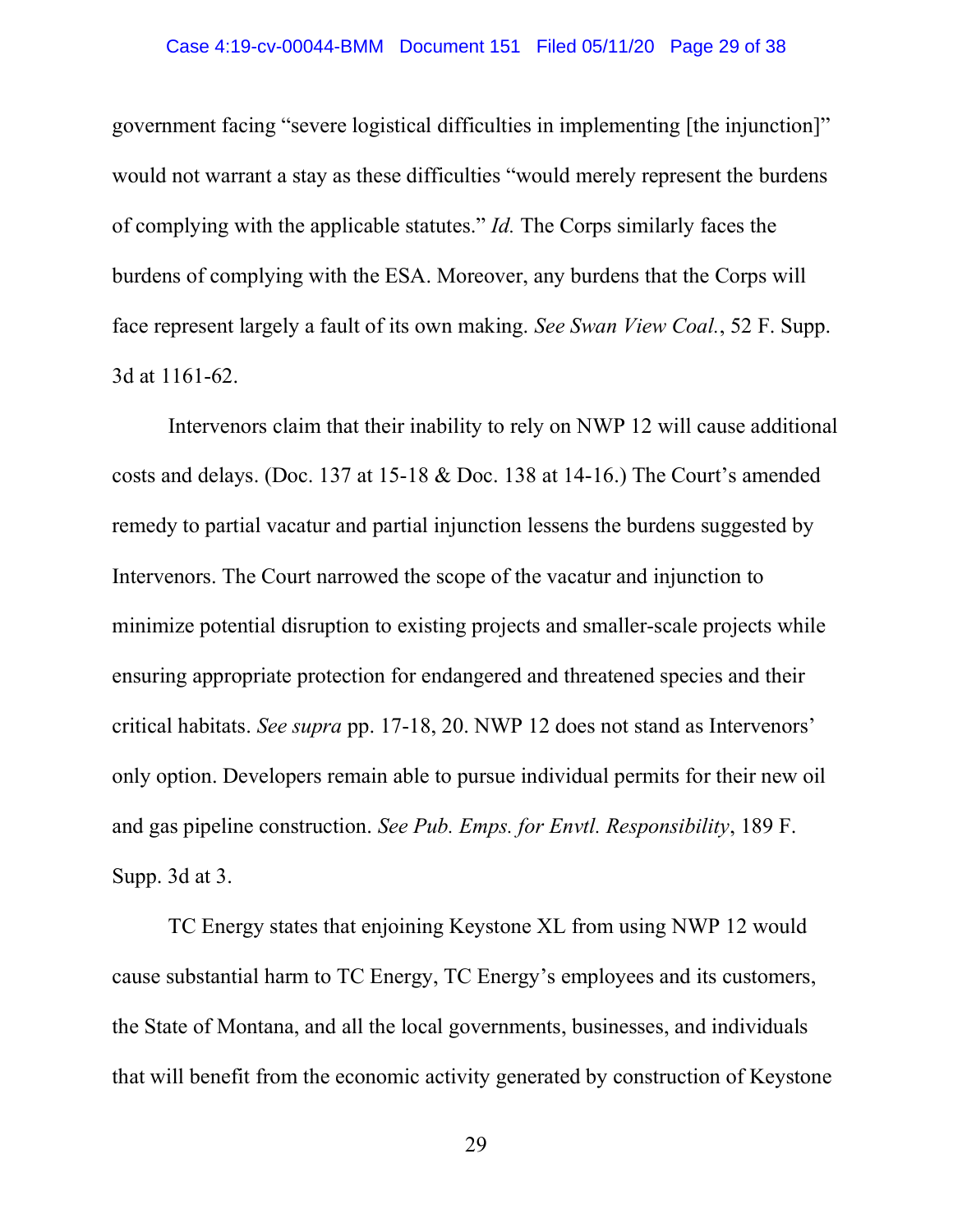XL. (Doc. 137 at 20-21.) TC Energy relies largely upon the U.S. Supreme Court's decision in *Amoco Production Company*, 480 U.S. at 545, to support its claim that courts should not necessarily presume irreparable harm in environmental cases.

Two Alaska Native villages and a Native organization sought to enjoin exploratory drilling off the Alaska coast under leases that the Secretary of the Interior had granted to oil companies. *Amoco*, 480 U.S. at 535. Plaintiffs alleged that the leases violated the Alaska National Interest Lands Conservation Act ("ANILCA") because it restricted their use of subsistence resources. *Id.* The U.S. Supreme Court reversed the Ninth Circuit's grant of injunctive relief based on it use of a presumption of irreparable harm in the context of ANILCA. *Id.* at 545.

The presumption of irreparable injury when an agency fails to evaluate thoroughly the environmental impact of a proposed action runs contrary to traditional equitable principles involved in determining the appropriateness of granting injunctive relief. *Id.* To permit oil exploration to continue pending administrative review did not violate ANILCA where "injury to subsistence resources from exploration was not at all probable." *Id.* The Supreme Court understood, however, that in most instances "[e]nvironmental injury, by its nature, can seldom be adequately remedied by money damages and is often permanent or at least of long duration, *i.e.*, irreparable." *Id.* The balance of harms usually will favor the issuance of an injunction to protect the environment when "such injury is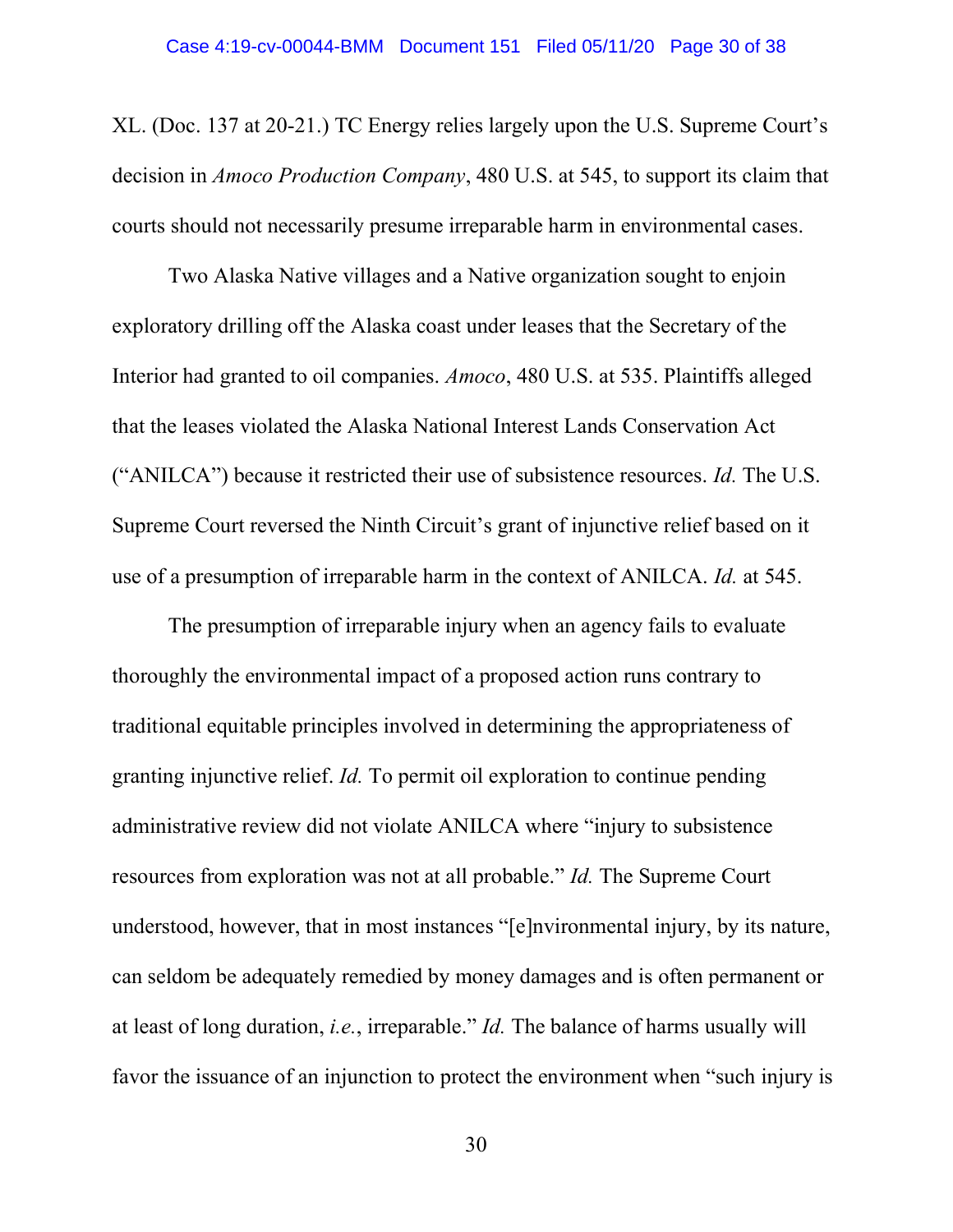sufficiently likely." *Id.*

*Amoco* looked with disfavor upon the presumption of irreparable harm in the context of ANILCA. *Id.* The Ninth Circuit and other circuits have questioned the applicability of *Amoco* to NEPA cases. *See, e.g.*, *Sierra Club v. U.S. Forest Serv.*, 843 F.2d 1190 (9th Cir. 1988); *Marsh*, 872 F.2d at 502–03 (holding *Amoco* should not routinely control the decision of whether to enjoin agency action in NEPA cases). The First Circuit has outlined why harm may not prove irreparable under ANILCA even when irreparable under other statutes. Under NEPA, for example, if "the decisionmaker has fully considered the environmental impacts of the proposed action, NEPA does not stop him from deciding to cause environmental damage." *Marsh*, 872 F.2d at 502. ANILCA, on the other hand, allows a court to make the decisionmaker choose a different option entirely. *Id.* at 503. This distinction, according to the First Circuit, proves important because agency decisions in general face "every-growing bureaucratic commitment" as interest groups, workers, suppliers, potential customers and local officials "become ever more committed to the action initially chosen." *Id.* at 503. Under ANILCA, environmental harm proves "reparable" because the court can require the decisionmaker to make a new choice, regardless of the level bureaucratic commitment. Under NEPA, however, the court's limited ability to review actions means that any later litigation "effort to bring about a new choice, simply by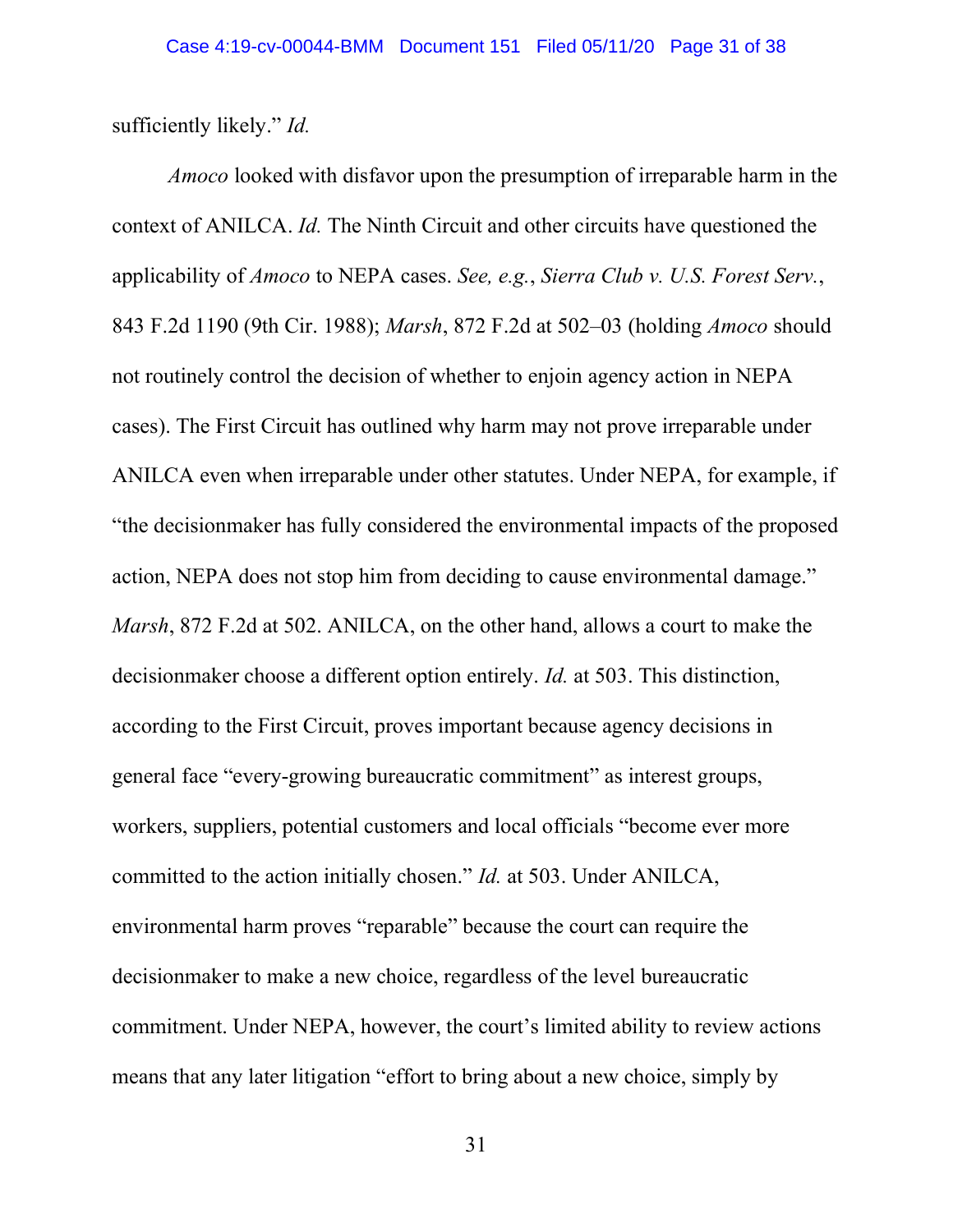#### Case 4:19-cv-00044-BMM Document 151 Filed 05/11/20 Page 32 of 38

asking the agency administrator to read some new document, will prove an exercise in futility" due to bureaucratic commitment. *Id.* This futility means "that ever-growing bureaucratic commitment to a project . . . may prove to be 'irreparable harm' in a NEPA case in a sense not present in an ANILCA case." *Id.*

These decisions, and their reasoning, appear to support the presumption of irreparable damage employed by the Ninth Circuit in evaluating alleged NEPA violations. Here, we face a violation of the ESA and its programmatic consultation requirement. This programmatic consultation requirement compares to the procedural requirements of NEPA that serve to apprise the agency of environmental consequences. The Court nevertheless will follow *Amoco* and not presume that irreparable injury would arise from the Corps' failure to engage in programmatic consultation as required by the ESA. *See, e.g.*, *Cottonwood Envtl. Law Ctr*, 789 F.3d at 1089–91; *Pub. Serv. Co. of Colorado v. Andrus*, 825 F. Supp. 1483, 1504–08 (D. Idaho 1993), *modified*, No. CIV. 91-0035-S-HLR, 1993 WL 388312 (D. Idaho Sept. 21, 1993).

 The district court in *Andrus* found that Idaho had shown several irreparable injuries that would result from the decisions of the Department of Energy ("DOE") regarding the shipment, receipt, processing, and storage of spent nuclear fuel at the national engineering laboratory in Idaho. The number and volume of shipments of spent nuclear fuel to the laboratory would increase dramatically under DOE's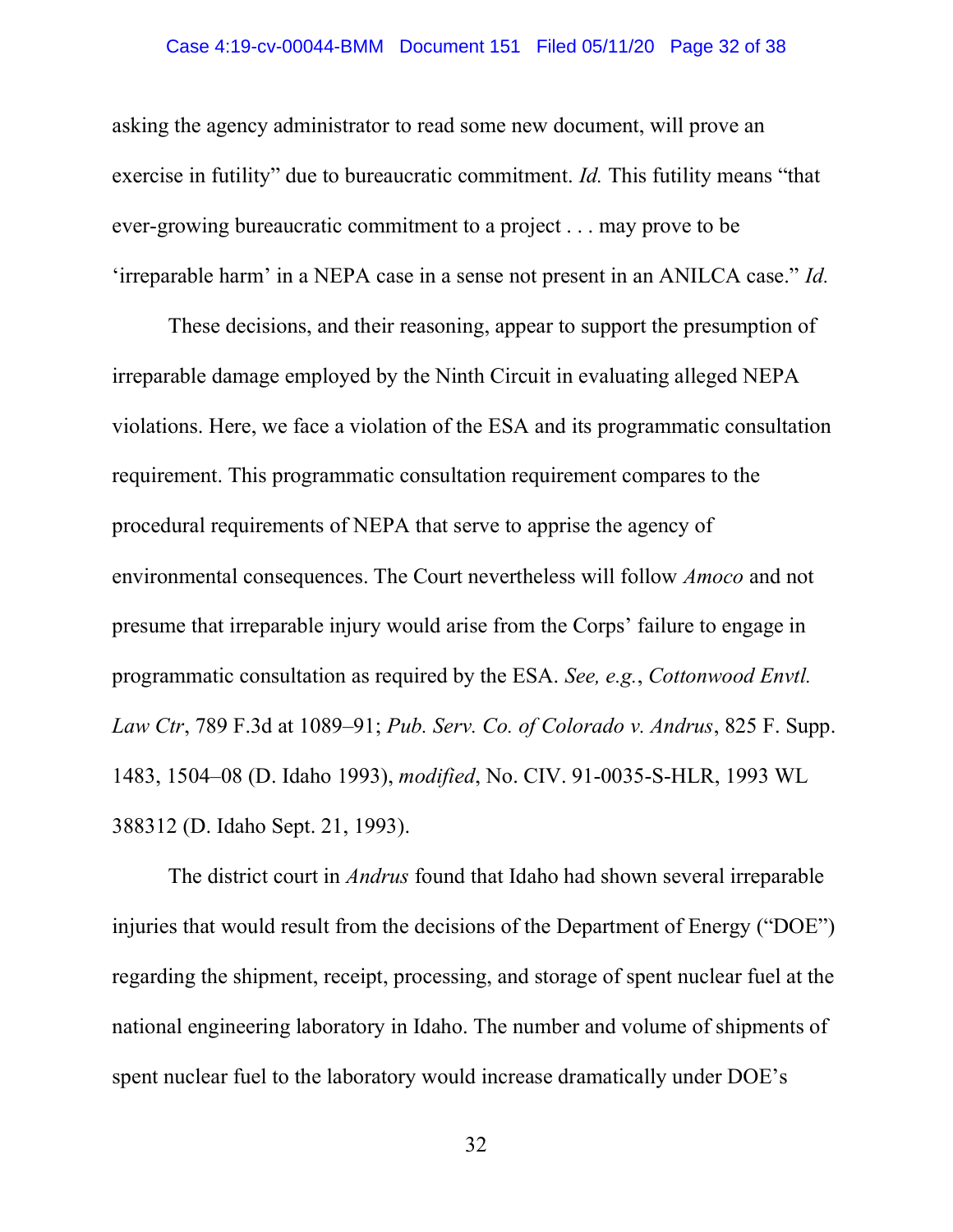current proposals and it was undisputed that the total amount of radiation exposure increases as the number of shipments increases. *Andrus*, 825 F. Supp. at 1505. The risk of an accident in transit also increases as the number of shipments increase. *Id.* at 1505-06. The environmental consequences of even a single accident could be devastating. *Id.* at 1504-08. These factors easily satisfied the irreparable injury requirement. Spent nuclear fuel admittedly poses a risk of a kind different than the construction and development of oil and gas pipelines. Nevertheless, an increase in the number and size of pipelines increases the risk of an accident or harm to the environment in the construction and development of these pipelines. *See Sierra Club v. U.S. Fish & Wildlife Serv.*, 235 F. Supp. 2d 1109, 1139–40 (D. Or. 2002) (determining that the potential over-harvesting of cougars satisfied the likelihood of irreparable harm requirement to support injunction until completion of EIS).

Intervenors' alleged harm stems from the requirement that Intervenors and their members follow the law and obtain permits for their projects. These type of ordinary compliance costs likewise do not rise to the level of irreparable harm. In fact, "monetary injury is not normally considered irreparable" absent a threat of being driven out of business. *hiQ Labs, Inc. v. LinkedIn Corp.*, 938 F.3d 985, 993 (9th Cir. 2019) (citation and alteration omitted)); *see also Am. Hosp. Ass'n v. Harris*, 625 F.2d 1328, 1331 (7th Cir. 1980) (determining that "injury resulting from attempted compliance with government regulation ordinarily is not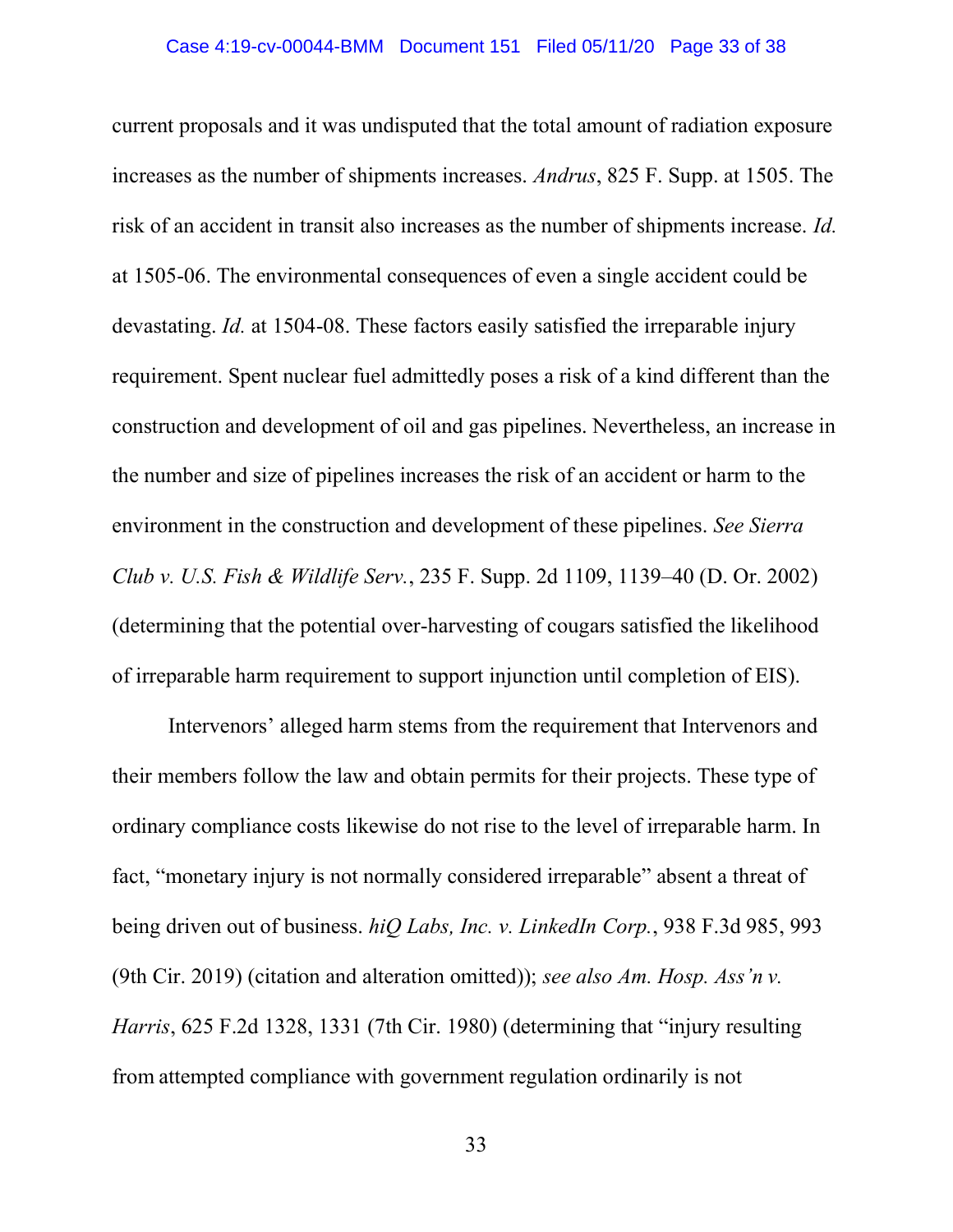irreparable harm"). Intervenors possess no inherent right to maximize revenues by using a cheaper, quicker permitting process, particularly when their preferred process does not comply with the ESA. *See Nat'l Parks & Conservation Ass'n v. Babbitt*, 241 F.3d 722, 738 (9th Cir. 2001) (determining that the "loss of anticipated revenues . . . does not outweigh the potential irreparable damage to the environment"), *abrogated on other grounds by Monsanto*, 561 U.S. 139; *League of Wilderness Defs./Blue Mountains Biodiversity Project v. Connaughton*, 752 F.3d 755, 766 (9th Cir. 2014) (irreparable environmental injuries outweigh temporary economic harms).

## **c. The Balance of the Equities and Public Interest**

Defendants' failure to satisfy the irreparable harm requirement relieves the Court from needing to address the final two factors. *See Leiva-Perez*, 640 F.3d at 965. Out of an abundance of caution, however, the Court will address the balance of equities and the public interest. The balance of equities and public interest "tip sharply" in Plaintiffs' favor in this case. *See Al Otro Lado*, 952 F.3d at 1015. The equities and public interest factors always tip in favor of the protected species "when evaluating a request for injunctive relief to remedy an ESA procedural violation." *Cottonwood Envtl. Law Ctr.*, 789 F.3d at 1091.

As detailed above, Plaintiffs would suffer substantial harm if the Court allowed Keystone XL and other oil and gas pipelines to be constructed using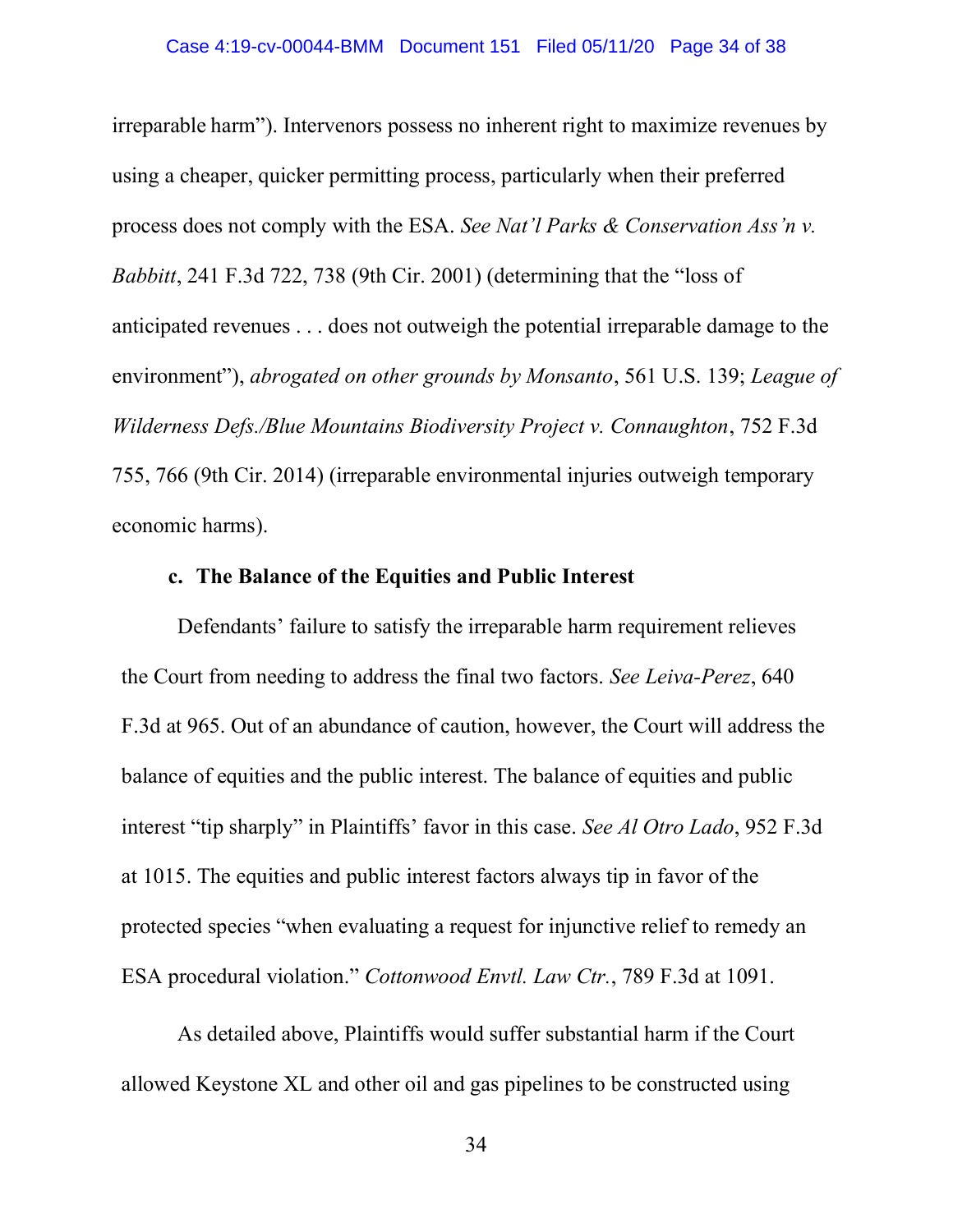NWP 12 during the remand. (*See* Doc. 138-1 at 6-7 (stating that developer was one month away from receiving verification for a pipeline "designed to extend hundreds of miles across multiple states"); Doc. 138-5 at 5 (stating that developers have plans to construct pipelines in 17 states)). The fact that the Corps *already* has issued more than 38,000 preconstruction notification ("PCN") verifications under NWP 12 since March 19, 2017, up and until the April 15, 2020 Order, compounds this harm. (*See* Doc. 131-1 at 3.)

Federal Defendants claim that Plaintiffs will suffer no such harm. Federal Defendants note that very few of the 5,500 pending PCNs relate to oil and gas pipelines or implicate listed species. (Doc. 131 at 16.) This argument fails. The mere fact that many *other* PCNs remain pending does not mean that the oil and gas pipelines waiting on verifications will not harm Plaintiffs if allowed to proceed. Further, even if the Court were to assume that permittees correctly determine whether their NWP 12-authorized activities trigger General Condition 18, the ensuing project-level review for those activities cannot cure the Corps' violation of a failure to engage in programmatic consultation pursuant to § 7 of the ESA. (*See* Doc. 130 at 18-20.) NWP 12 requires programmatic consultation to ensure that the cumulative impacts of oil and gas pipelines, combined with the thousands of other PCN and non-PCN uses of NWP 12, will not cause adverse effects to listed species. (*Id.* at 20.)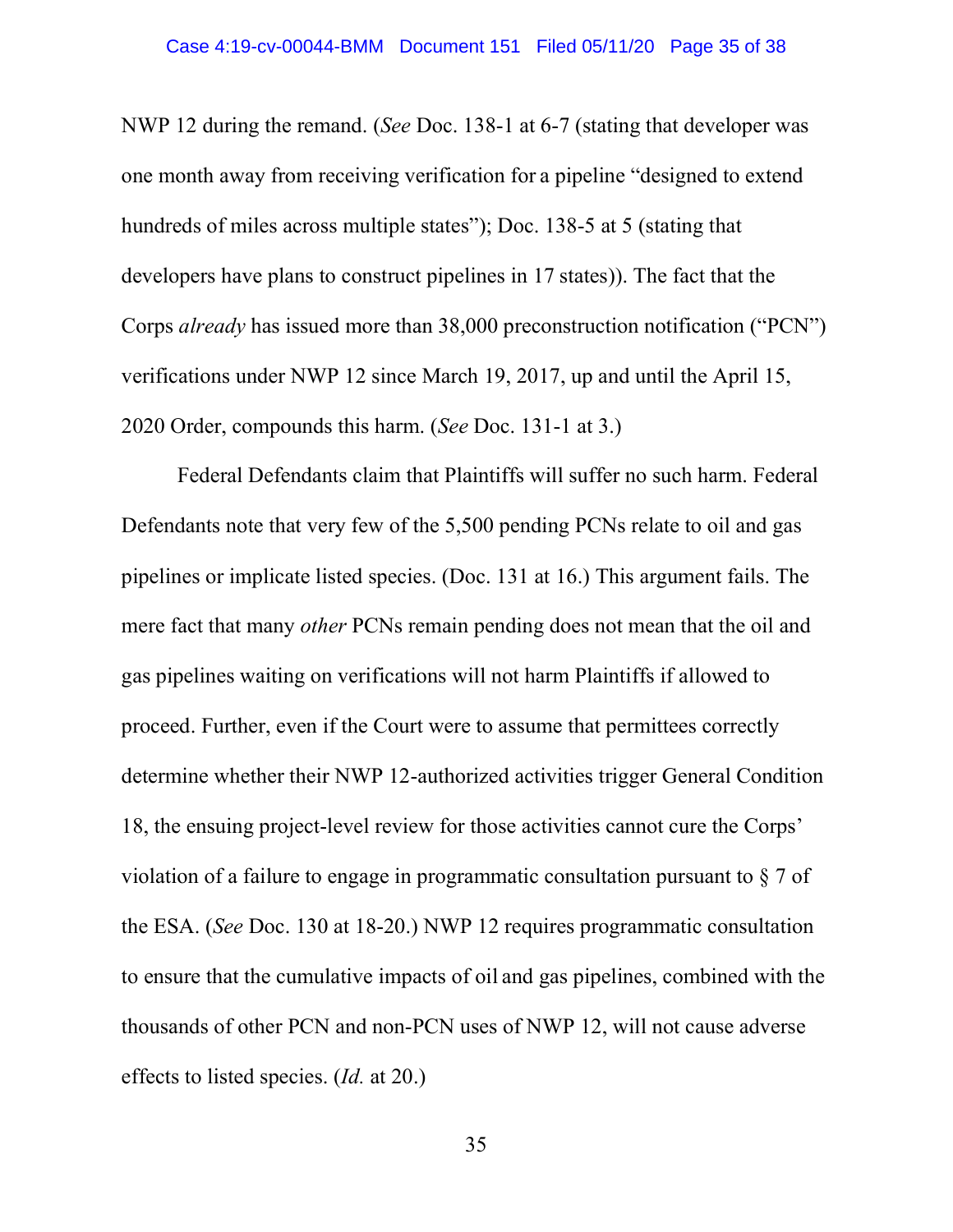#### Case 4:19-cv-00044-BMM Document 151 Filed 05/11/20 Page 36 of 38

The public interest further weighs against the issuance of a stay. In arguing otherwise, Defendants cite the need to use NWP 12 for the maintenance and repair of electric, internet, and cable lines and wires. (*See, e.g.*, Doc. 131 at 16; Doc. 135 at 4-5.) The Court's narrowing of the vacatur and injunction will allow these uses to continue. This narrowing of the vacatur and injunction thereby avoids many associated harms to the public.

The Court's narrowing of the vacatur ensures that the Corps can enforce special conditions in existing verifications for projects that already have been built. The Ninth Circuit considered whether vacatur would risk greater environmental harm to vulnerable bee populations in rejecting the agency's request to leave the unlawful registration decision in place on remand. *Pollinator*, 806 F.3d at 532. The Court similarly declines to risk potential environmental harm to endangered species by leaving NWP 12 in place on remand. And no confusion should result from the Corps' regulation deeming PCNs presumptively authorized after 45 days. The Corps should deny verifications to address any uncertainty, but the narrowed scope of the Court's vacatur dictates that nonpipeline construction activities and routine maintenance, inspection, and repair activities on existing NWP 12 projects remain authorized.

No public interest exists in allowing the construction of new oil and gas pipelines to proceed before the Corps has completed the legally required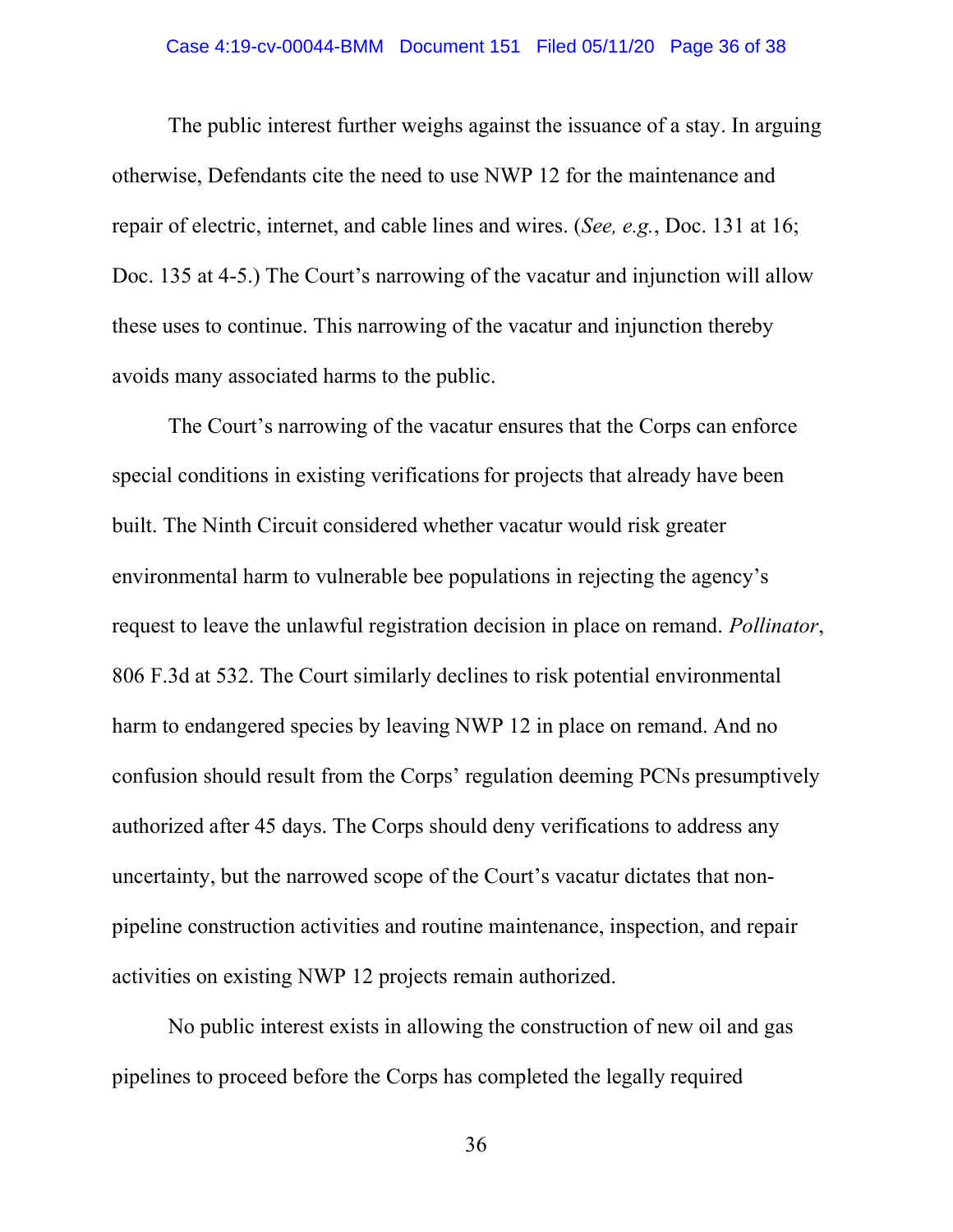programmatic consultation under § 7 of the ESA. This programmatic consultation "allows for a broad-scale examination" of NWP 12's potential impacts and safeguards against the "piecemeal destruction" of listed species and critical habitat. (Doc. 130 at 10, 18.) The threat of such destruction from oil and gas pipelines proves substantial.

The public's interest in ensuring that the Corps follows the ESA trumps any purported tax and energy security benefits of new oil and gas pipelines. (*See* Doc. 137 at 17-18; Doc. 135 at 6; Doc. 138 at 8-9). The district court in *Montana Wilderness Association v. Fry*, 408 F. Supp. 2d 1032, 1038 (D. Mont. 2006), understood that the "most basic premise of Congress' environmental laws" is that "the public interest is best served when the law is followed." The U.S. Supreme Court likewise opined that it remains "beyond doubt that Congress intended endangered species to be afforded the highest of priorities." *Hill*, 437 U.S. at 174; *see also Indigenous Envtl. Network v. State Dep't*, 369 F. Supp. 3d 1045, 1051-52 (D. Mont. 2018) (concluding potential environmental damage to the public outweighed any energy security and economic benefits provided by Keystone XL). The Court agrees.

### **ORDER**

Accordingly, it is **HEREBY ORDERED** that the relief in the Court's April 15, 2020 Order (Doc. 130 at 26) is **AMENDED AS FOLLOWS**: